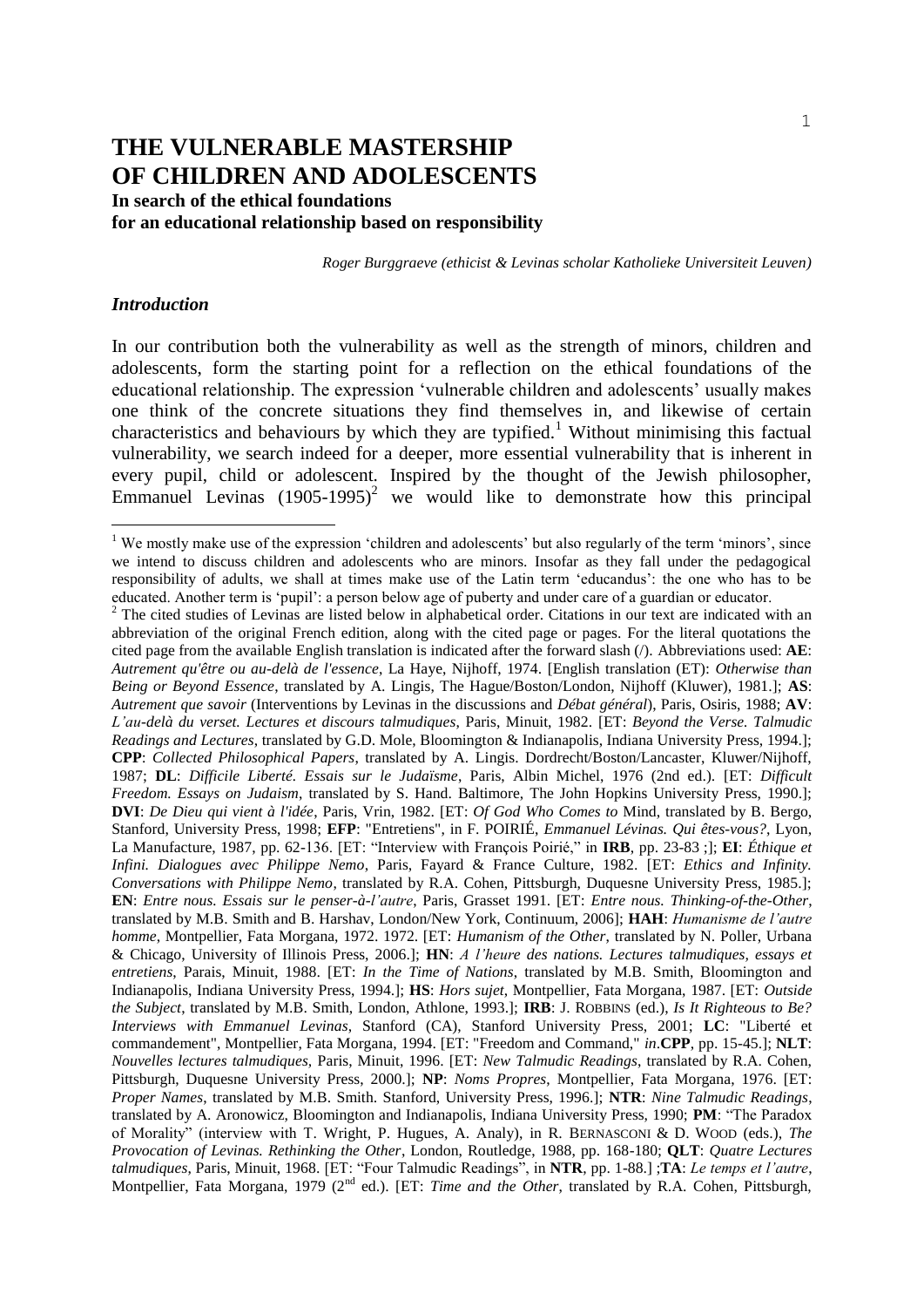vulnerability sets us on the tracks to the ethical foundation of every form of educational relationship based on responsibility. Thus it will be made clear how this responsibility stands or falls with the institution of the prohibition against violence and abuse of power. We shall call this the aspect of 'safeguarding'. At the same time, on the basis of the equally essential strength of the face of the other, the ethical mastership of the pupil or minor, child or adolescent, will be made clear. Thanks to this mastership the positive dynamism of ecducational responsibility can be developed, up to the radical idea that education likewise implies a responsibility for the responsibility of minors or pupils, both for themselves as well as for others, and indeed based on their stature and in accordance with their growth. In short, the concept of a multi-faceted educational relationship will thus unfold wherein not only safeguarding but also liberation for freedom and responsibility will be given their indispensable place.

## **1. The radical otherness of children and adolescents**

In order to focus on the essential ethical vulnerability of pupils, children and adolescents, we start from Levinas' general insights regarding the alterity of the other. Indeed, we encounter children and adolescents as 'others' and in and through their alterity they appeal to us towards responsibility.

## *1.1. They surpass time and again our impressions*

—<br>—

The 'I', that by means of its capabilities and knowledge draws the world to itself (cf. infra), is as it where interrupted by the epiphany of the other, precisely the manifests itself as radically different. Levinas calls it the 'radical fact' or 'pure experience' (TI 39/67): "a traumatism of astonishment' (TI 46/73). The other presents itself to me as a 'withdrawing' and 'transcending movement', and this not only factually and temporarily but essentially and definitively. The other derives its meaning not integrally and wholly from the world surrounding it, nor from evolution, history, a system of totality. The other surpasses all historical, sociological, psychological and cultural origin of meaning. The other presents itself as the unique one, that radically goes beyond all belongingness to kind, race, family, tribe, ethnicity and people – which already implies a condemnation of all racism (VA 98/110). The other is already infinitely more than the images, photographs, representations, evocations and interpretations that I design or am able to design. Of course the other is visible; of course the other appears and evokes all sorts of impressions, images and representations, whereby the other is describable. Of course we can come to know much about the other on the basis of what the other allows to be seen somatically, psychologically and sociologically. But the other is always more, or rather different than and irreducible to its photograph, and this not only coincidentally or factually, but in principle: the other can never be adequately represented and contained in one or the other image. I can never encase the other in or equate the other with its graphic form (EI 89-90/85-86). Even though the other has its own physiognomy and character, and thus a recognisable estimable feature, still its face precisely consists in breaking through and surpassing its own image and appearance time and again. In so doing the other essentially escapes all typology, characterology, diagnosis and

Duquesne University Press, 1987.]; **TI**: *Totalité et Infini. Essai sur l'extériorité*, La Haye, Nijhoff, 1961. [ET: *Totality and Infinity An Essay on Exteriority*, translated by A. Lingis, The Hague/Boston/London, Nijhoff, 1979.]; **VA**: "La vocation de l'autre" (interview with E. Hirsch), in: E. HIRSCH, *Racismes. L'autre et son visage*, Paris, Cerf, 1988, p. 89-102. [ET: in **IRB**, pp. 105-113.].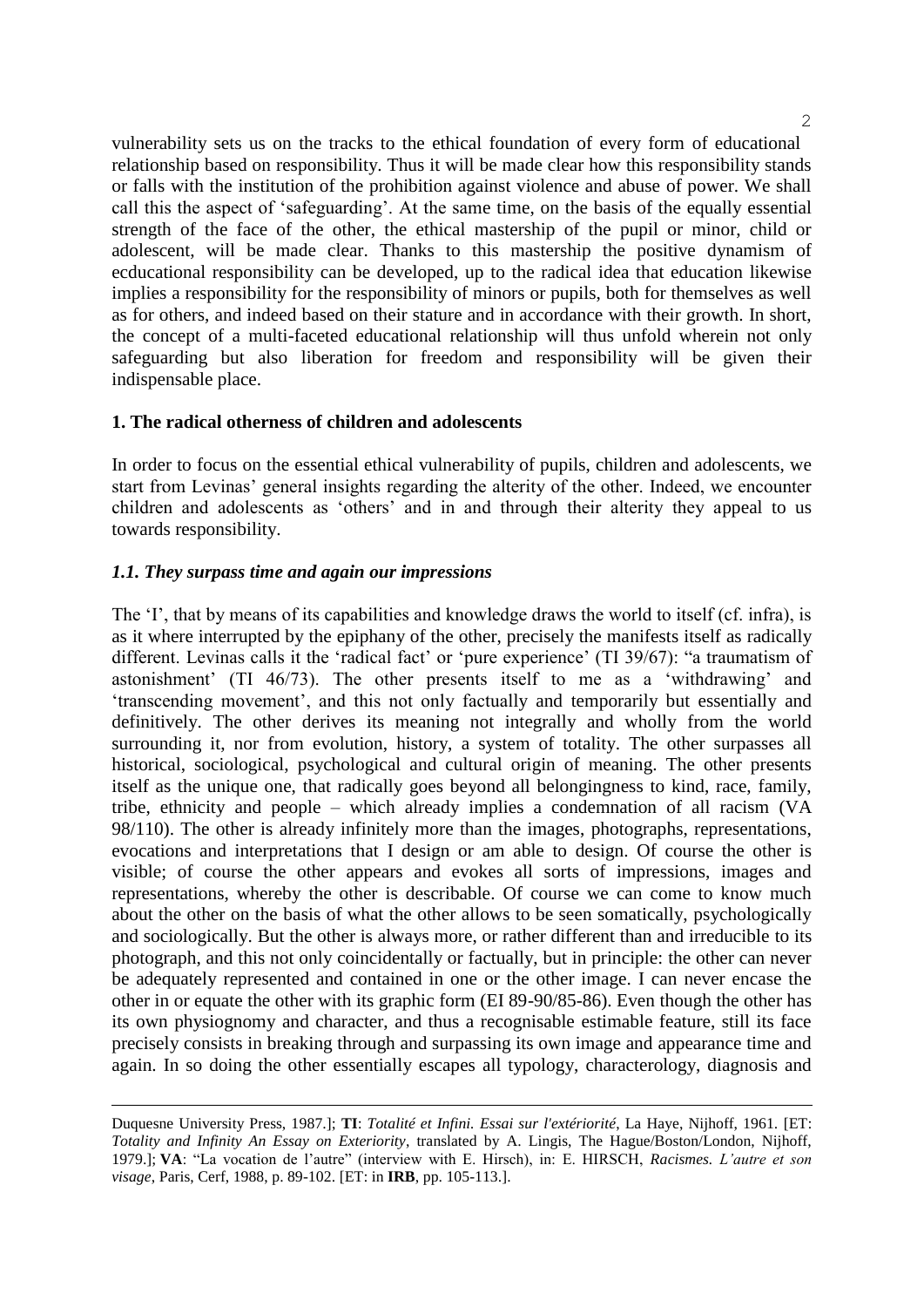classification, in short all attempts at knowing and understanding the other totally. The other makes all curiosity ridiculous (AE 113-114/ 90-91). This implies that the other is not constituted by me as a supplement to my deficiency, and likewise not as my mirror image, alter-ego or 're-issue of myself' (TA 75/83/). In short, 'the other is invisible', as Levinas expresses it provocatively (TI 4/34). The face continually belies its own countenance, meaning to say its own visibility and describableness. It is literally '*retraite*' or '*anachoresis*', withdrawal. Its epiphany is always a breaking through and a confounding of this epiphany, whereby the other always remains enigmatic and thereby precisely intrudes as the irreducible one, the separate and different, the foreigner, in short, as the pre-eminently different or as radical alterity.

If we relate this to children and adolescents, than this means that they definitely have a biologically determined origin, but also that they transcend this origin infinitely. The minor always transcends its own past and context. They never coincide with them. Children or adolescents never coincide with their appearance, their family, psychology, sociology. They are always different from what their background appears to be or would lead us to suspect. They do not only remain a mystery factually but also principally. In this aspect the minor as other is – no matter how visible or tangible – invisible. That means that minors are irreducible to their tangible or descriptive characteristics. Sociology, psychology and other human sciences can most certainly deliver a contribution to 'define' the minor, but the minor will never coincide with these descriptions. (Later on we will see how on the ethical level the minor never *may* be reduced to these descriptions). A child or adolescent will always escape and show him or herself different than 'foreseen'. They will continue to surprise their educators as the ones who are ultimately new.

#### *1.2. Our masters who teach us*

This rather negative description of the alterity of the other, however, has a clearly positive meaning. The basis for its in-visibility, un-knowability and un-predictability is indeed its 'manifestation of the *kath'auto*' (TI 37/65). The face breaks through its form in order to show itself out of itself. It is pure and simple 'expression' (LC 41/20). This self-expression occurs in a concrete manner in the word and glance of the face. The other is the one who looks at me straight in the eye and also directly addresses me: we stand '*face-à-face*' before each other. Its glance and word make it present without any detours or intermediary stages. I need not reason out, starting from the fact that a glance or word comes toward me, in order to decide that someone lies behind this expression. The word and the glance of the other make it immediately, ineluctably and almost obtrusively present (TI 35-36/64-65). Moreover, the primary, most fundamental content or message of its self-expression is nothing else than the essential quality of the other, namely its absolute alterity and irreducibility. It is not *what* the face expresses that is of importance here, but *that* it expresses itself. The *fact* of its expression is the announcement of its very presence, of its appearance *as* other, whatever the content of its expression may be (TI 170/196).

In terms of children and adolescents this means that they can never be objects for their educators. They will always be a face that speaks directly to them. The minor is not an object, but a subject: someone who gazes at me, affects me and speaks to me with the authority of an other who comes to me. In this respect a child or an adolescent is always the one who literally comes to us: he or she comes from elsewhere, from itself – its alterity – as someone who calls into question our power (what this means ethically, will be explained below). Maybe we can even say that a minor is 'strong as death', in the sense that through its gaze and (often wordless) word, it breaks into our existence and from within its alterity addresses us directly.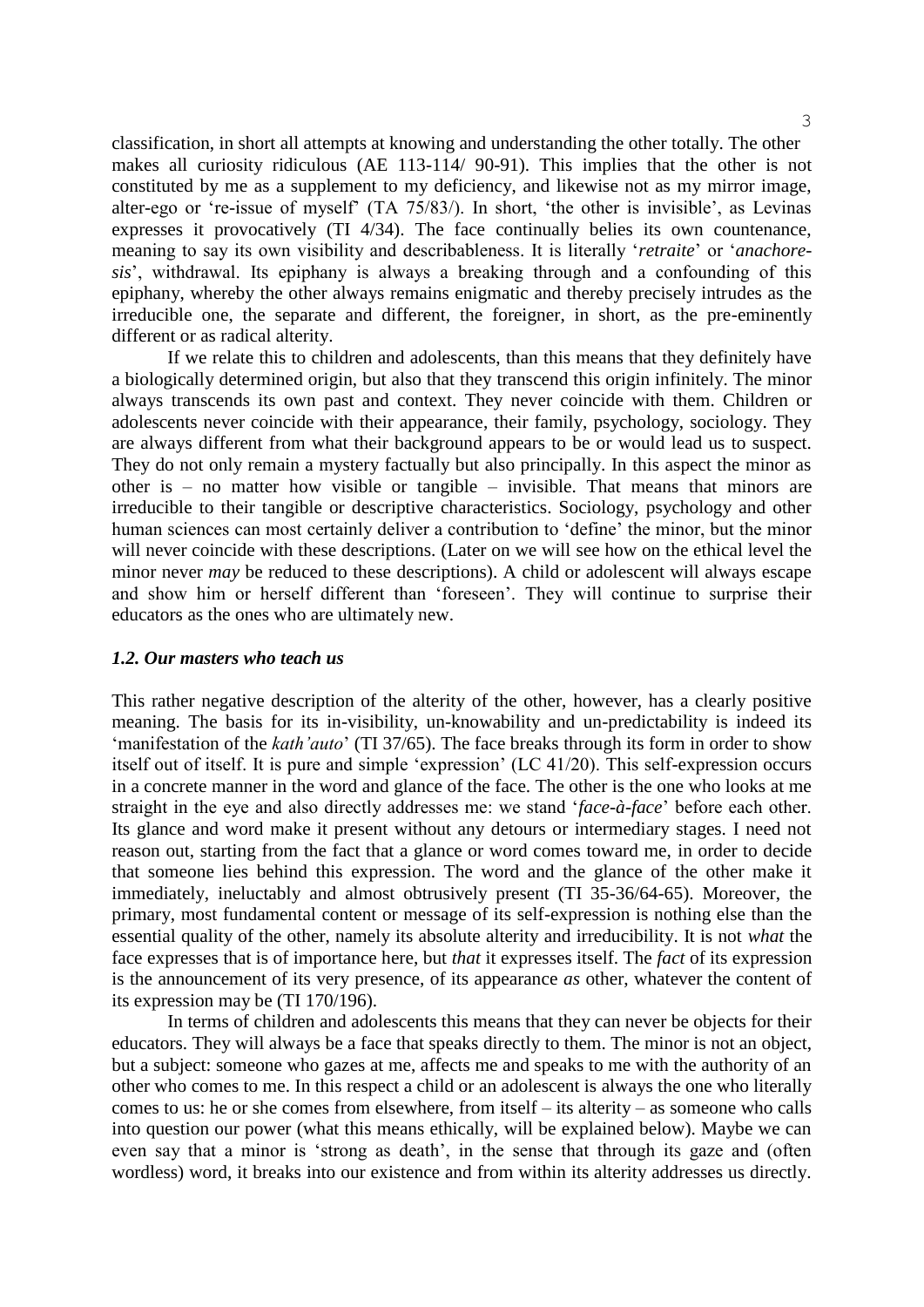A child or an adolescent is an ultimate heteronomous experience that we have not foreseen or could not predict. We therefore have no control over it. Education is always again an experience that comes from the other – the child, the adolescent – who addresses us. As radical others, children and adolescents not only have a voice, but – by means of their appearing before us – they are voice: someone who by means of one's very epiphany speaks to us. We can call this the strong dimension of the face of minors as other.

That is also why Levinas labels the expression of the other as *teaching*, that in no way whatsoever can be reduced to one or the other form of (Socratic) maieutics or midwifery, that only brings out that which has already been contained therein. The expression of the face comes to me 'from elsewhere' and introduces more into myself than what I already contain slumbering within me, namely the real 'message' or 'revelation' of the presence of the other (TI 22/51): "the absolutely new is the other" (TI 194/219). In that sense Levinas can say that the other is my *master*, who by means of its very appearance teaches me about its irreducible alterity, without my ever having already contained this teaching within the depths of my being or my being able to let it simmer up from within me. I cannot foresee nor predict the word of revelation of the face; I do not have it at hand in any way whatsoever. I am not the one who designs, but the one who receives, who listens, and by means of listening obeys (TI 41/69, 73/99).

Continuing in this line we can say that children and adolescents are elevated above us, not because they are more powerful, but because as irreducible others they are our masters and teachers. Mostly we assume that they are lesser than us, literally 'minors', precisely because they are small(er) and vulnerable. But thanks to Levinas it becomes clear how we are in an asymmetrical relationship to minors, in the sense that minors are more than us, and we are less than them. We do not first teach and instruct children and adolescents. First they have to speak to us and teach us. Every educational relationship has therefore to begin – every time again – with a form of humility and obedience to the minor as our teacher. We are talking here about a different learning from what in Greek tradition is called self-knowledge: "know yourself" ("gnothi seauton"). In relationship to minors, as in every relationship to the other, I do not learn by descending into myself and discovering in my inner most being wisdom over all things, but by going out of myself and being open for the other as the other reveals him or herself to me. The relationship to the child or the adolescent as the ultimate other is no autonomous but a heteronomous happening that rests on the awareness of my not-knowing. In the relationship to the minor I am not the one who designs and determines, but the one who has to receive and accept what the other 'teaches' me. In this respect the alterity of the minor as the starting point for my learning is not only exterior, but also anterior and superior. As radical other the minor brings me towards laying down all pretension and to approach her or him with a certain meekness, so that the child or the adolescent can in all liberty reveal its alterity to me, and this on the basis of the authority of this alterity.

In this way, Levinas turns around the usual, traditional vision on education. It is not in the first place the educators who pass on their insights, wisdom and convictions to the learning minor. It is the child or the adolescent itself that comes first in education: the radical priority of the other: "after You" (AE 150/117). The minor who speaks, and who learns to speak, is and becomes the first teacher of the teacher, whether the latter is a parent or a (professional) educator. As radical other the minor establishes its mastership in education and learning. In this way the child or the adolescent also establishes the being-disciple of educators, and this not just for once, but time and again.

#### **2. The dynamics of the educational face-to-face as ethical crisis**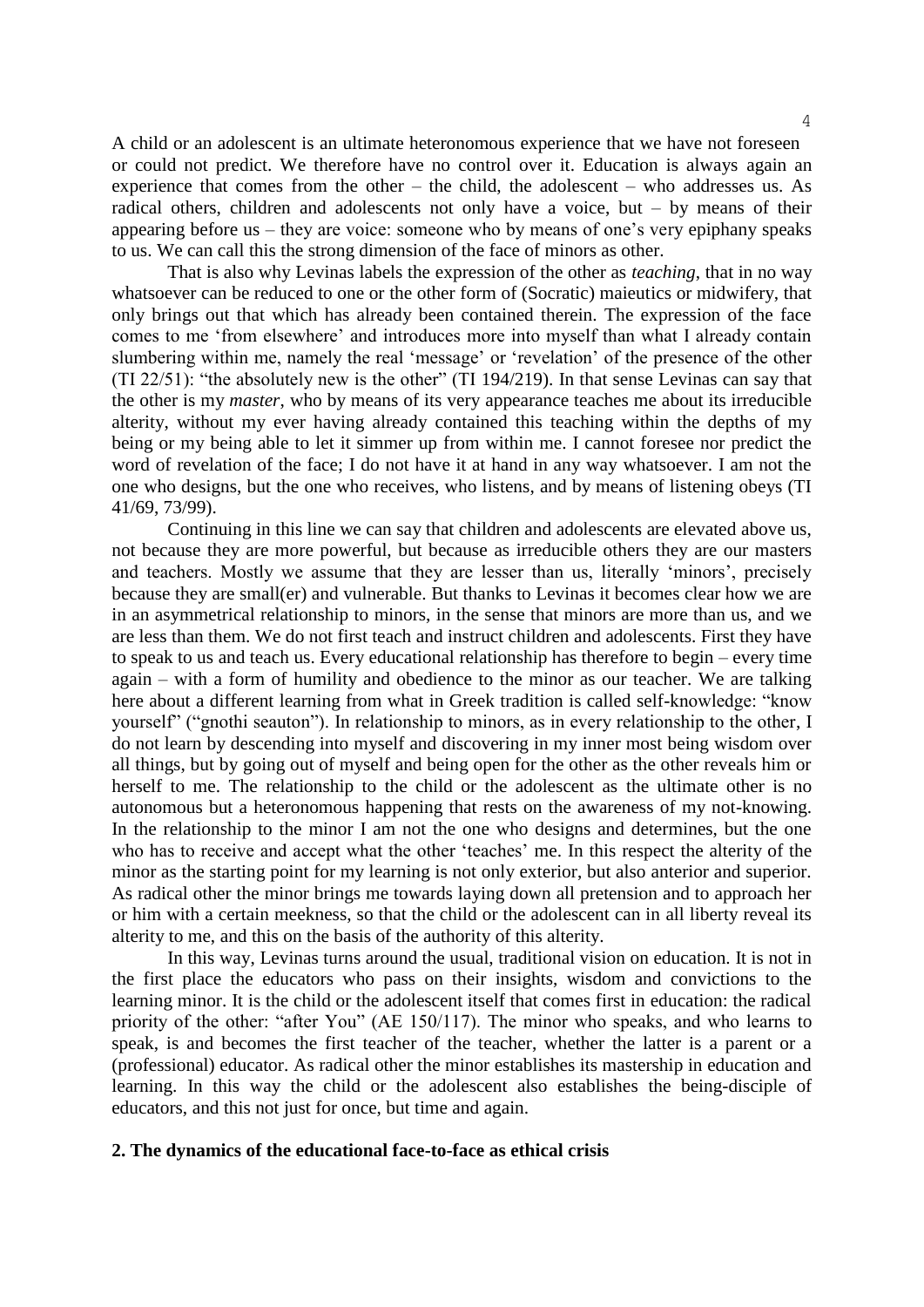With this turning around of mastership in education, we arrive at the ethical relationship to children and adolescents. For they do not only reveal their mastership in terms of their radical alterity, but through their alterity they appeal to us to recognise, respect and enhance this alterity. Here we come to the content of the educational responsibility for minors. For the further explication of the concrete content of the ethical relationship to children and adolescents, we return once again to the general insight of Levinas about the appeal to responsibility that comes to us in through the face of the other.

# *2.1. The vulnerability of children and adolescents*

Upon closer inspection, the mastership that ensues from the alterity of the face appears to be a very exceptional mastership, namely a mastership that rests on the vulnerability of the other whereby the mastership of the face becomes precisely an ethical mastership. The face, according to Levinas, is the remarkable fact that a being touches me, not in the indicative but in the imperative (LC 44/21).

In order to understand how this all works out, we must reflect more in depth on the phenomenology of the appearance, or rather the non-appearance, or epiphany of the other, which we have begun above. The strong alterity of the face, insofar as it presents itself as its irreducibility to one or the other 'countenance', photograph or representation, has a reverse side, namely an extreme vulnerability that Levinas also calls "strangeness-destitution" (*l'étrangeté-misère*) (TI 47/75) or the 'nudity of the face' (EI 90/86). As a *countenance* the other is vulnerable and it can quite easily be reduced to its appearance, its social position and environment, its accomplishments, its health and clinical picture. As 'in-visible', that is as being irreducible to its face, the other appears by not appearing. In other words, it appears in a paradoxical manner as the displaced person, the widow, the orphan, the foreigner, in short as the one who does not belong in my organised world – a world that I precisely begin to organise as 'my world' on the basis of my natural 'care for myself'. The other eludes not only my providence, it also falls outside of it; it literally falls off the boat. It finds itself literally in 'extra-territoriality' and 'u-topia' or 'non-place'. Precisely for that reason is the face so vulnerable.

It is indeed the appearance of the face as *countenance* that invites me, as it were, to reduce the other to its countenance. On the basis of my perception – whether spontaneous or permeated by method – 'vision' in the literal sense of the word – I strive to grasp the other in an image and to keep it in my sights. And this perception takes place not out of 'contemplative' consideration that wishes only to respectfully 'mirror' the other or 'let it be seen,' but according to self-interested concerns. When I thus succeed in discovering or 'disclosing' the other person, I can also know how I can interact with her, and how I can include her in the realisation of my autonomy and right to freedom. Hence the face appears as preeminently vulnerable, in so far as it can be reduced – based on its appearing and on the basis of my perception – precisely to its countenance, its visibility.

In an exceptional way, this idea of the vulnerability of the face is applicable to children and adolescents precisely because they find themselves in the position of 'minors': they are on the path to adulthood whereby they – certainly as children, but also even as adolescents – are very much dependent on adults, parents and educators who take care of them, both materially as well as relationally, socially and pedagogically. They find themselves inadvertently – beyond their own choice – in a lower position and thus in a position of vulnerability. Or, to formulate it differently: the epiphany of the child and the adolescent unites within itself two dimensions. On the one hand, the 'strenght' or the intrusiveness of 'to be already', with its own substance and force. We therefore cannot ignore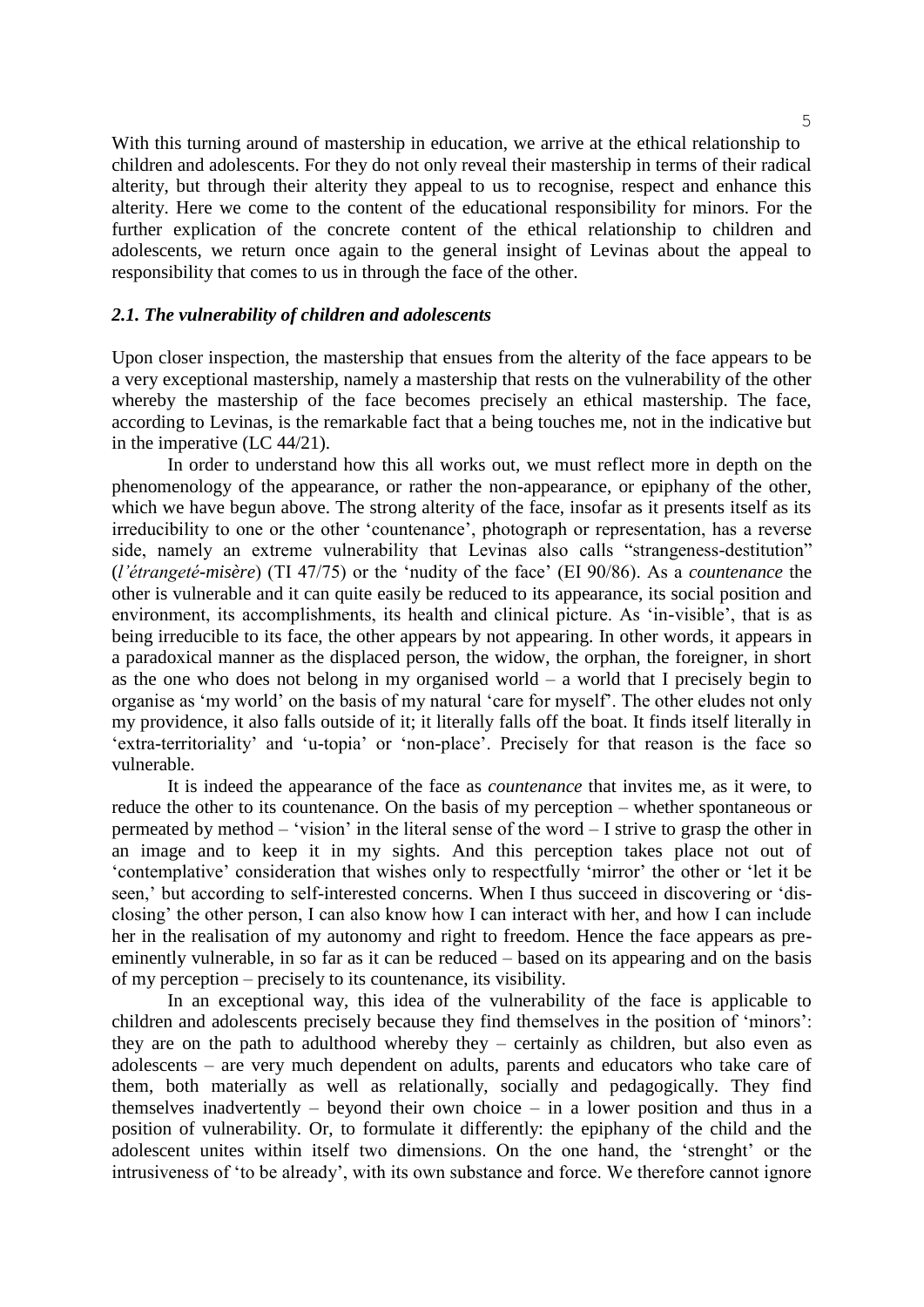the 'force' of their presence and 'being-there'. On the other hand, children and adolescents manifest just as immediately and conclusively their 'weakness', namely the incapacity of their 'not-yet-(really-, fully-)being'. On the one hand, children and adolescents truly 'are', and that is their force; but on the other hand, they 'are' still 'not', and that is their vulnerability. Their 'to be' is everything but assured; it is precarious and surrendered to the goodwill of others. In their radical insufficiency, in their 'being-but-at-the-same-time-not-yetbeing' minors are surrendered (and entrusted) to the mercy of others, namely their educators. Thanks to their essential and contextual vulnerability they stand in the asymmetry of dependence. And precisely for that reason it is easy to exercise power over them or to confine them in their dependence, so that a master-slave-relationship comes about.

#### *2.2. The temptation to violence and abuse*

We hereby end up directly with what Levinas calls the "temptation to murder" (TI 173/199), which is aroused in the 'I' by the vulnerable face of the other. Although with his bold statement Levinas goes directly against the positive self-image that we cherish narcissistically, an honest appraisal of reality – especially the reality of ourselves (as educators) – still requires that we acknowledge our potential violence towards others (especially minors). It is only by means of this humility and wisdom that we shall be able to prevent and heal our violence, in educational and other contexts (TI 214/237).

The question now is, what allows for the fact that the 'I', *in casu* the educator, can be tempted to violence. For the answer to this question we must turn to the way in which Levinas describes the dynamics of existence of the 'I' (and thus of the educator as an 'ordinary' person – a person like other persons). Just like all other earthly beings the ' $I'$  – as a being – is marked by the attempt-to-be. With a term from Spinoza, Levinas speaks of the *conatus essendi* (AE 4-5/4-5): "the natural tension of being on itself that I have alluded to as egoism. Egoism is not an ugly vice of the subject's, but is ontology, as we find in the sixth proposition of Part III of Spinoza's *Ethics*: 'Every being makes every effort insofar as it is in it to preserve in its being'; and in Heidegger's expression about existence existing in such a way that its Being has the very Being as an issue" (NP 104/70-71). The existence of the 'I', and thus of the educator, is no blank page, no trouble-free existence, but a threatened, fearful and worried existence that displays the inclination – especially when threatened – to fold back into itself whereby it precisely becomes a subjective existence, an I-existence: 'as-faras-I-am-concerned' (*quant-à-moi*). The attempt-at-being is from the very beginning an 'effort-at-being', literally an effort in order to be, a 'struggle for life' to use an expression of Darwin (AS 80-83). In this struggle to exist the 'I' does not remain turning within itself and affirming itself (I am I), but steps outward in order to transform the other, namely the world, into its means, its house and environment (TI 88/116). Even knowledge is introduced in this project of self-unfolding the ensues from the finitude of the 'I', in the sense that the 'I' literally gets a grasp onto the world by means of developing and applying its knowledge as 'understanding'. It is knowledge, therefore, in the service of the economic transformation of nature into a life world for humans as egos. In this manner, the 'I' realises itself as an *animal rationale*: the animality of the struggle for life is raised to the human level of rationality, but this rational humanity remains at the service of animality (PM 169-172).

This dynamism of the attempt-at-being, however, does not only relate to the 'other' in nature but also to other people in the world. In his egocentric interest the 'I' is inclined to introduce even other people into his project of self-unfolding – or, if necessary, if they form too great a threat, to eliminate them. This leads us seamlessly to the 'temptation to kill', which Levinas repeatedly refers to when he explores the relationship between the 'I' and the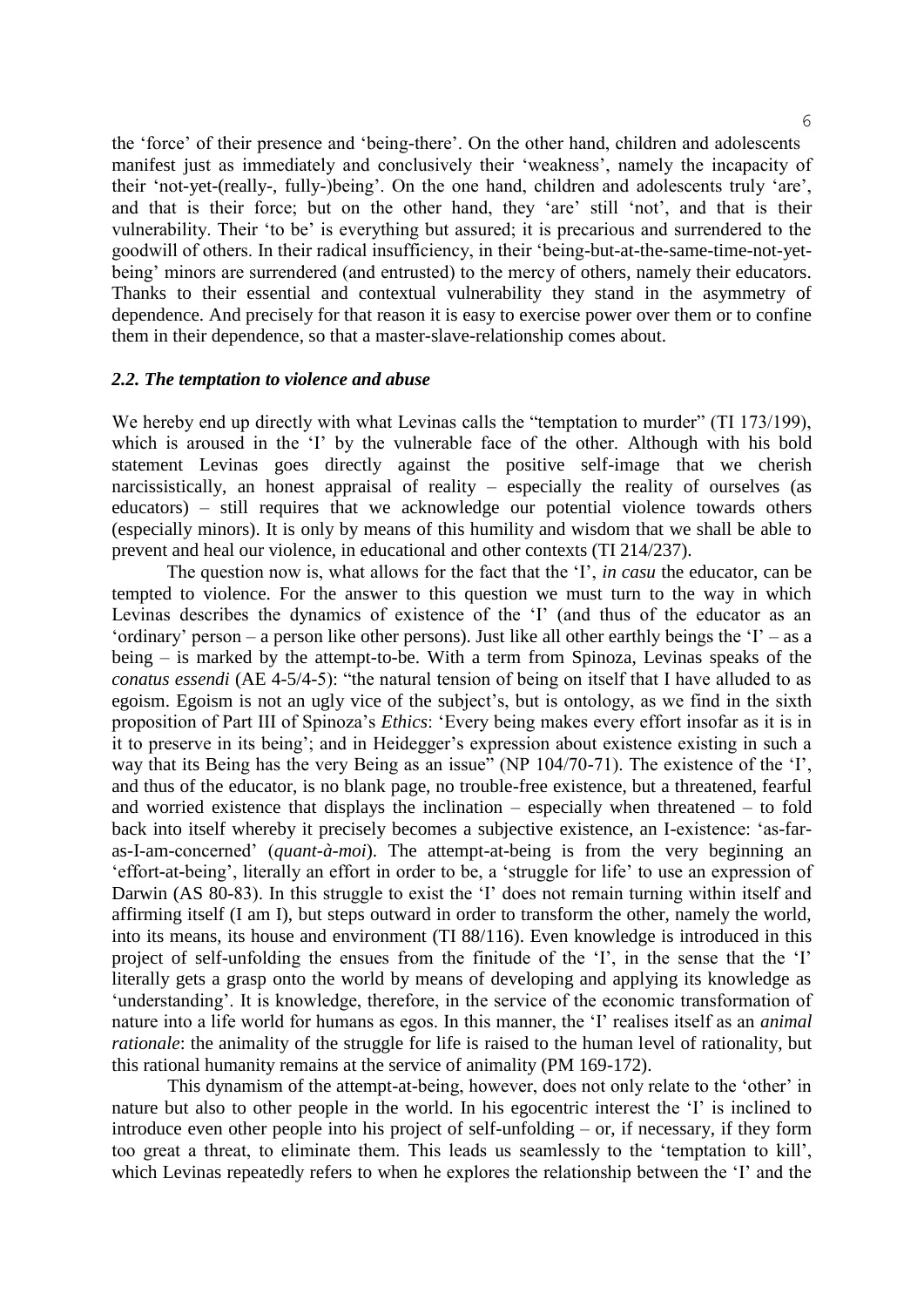7

other. The ethical benevolence toward the other is not self-explanatory; it is no spontaneous natural given for it must elevate itself time and again above the egocentric selfishness of the 'I' that as a 'for itself', in its fear for limitation, suffering and death, fights with suppressed energy and with all its means for its own existence.

## *2.3. Many forms of violence and abuse*

The 'temptation to kill', according to Levinas, is not only based on the vulnerability of the other but also on the self-interestedness of the 'I', which strives 'to reduce the other to itself'. This reduction is the core of all violence, in the sense that one makes use of force, power and coercion in such a way that the being, the integrity and the intimacy of the person becomes threatened or violated. This applies whatever the form may be in which violence incarnates itself: visible and direct or indirect, hidden and subtle; bodily or psychologically and socially; mild or extreme; individual or collective; profane or spiritual and religious. The concrete forms wherein Levinas discovers this violence are especially the following: the use and abuse of the other, tyranny and enslavement, racism and anti-Semitism, hate and murder. This enumeration can give the impression that only specific or gradual differences between these forms of violence exist. Notwithstanding the relatedness, namely that it always concerns a reduction of the other to the same, Levinas also sees a radical difference, namely when that reduction ends up or not in denial and destruction. That is why for him, murder is a 'unique passion' (TI /232) precisely because it strives to assail and destroy the other in its existence: "annihilation" (TI 209/198), "unlimited negation" (TI 200/225). Killing is radical: one does not dominate (appropriate, use and consume) but annihilate the other. Murder, then, renounces absolutely all 'com-prehension' of the other, for one no longer wishes to include the other in the 'same' – that is, in one's own project of existing – but, on the contrary, to exclude him, because he is 'too much' in the way of my struggle for life. Murder manifests itself as the effort and realization of an inexorable struggle for omnipotence: the I plays not 'all *or* nothing' but 'all *and* nothing.' It promotes itself to 'all' so that the other must be reduced to 'nothing' or 'no one,' which is also to say to 'is-no-longer,' in not only the factual but also, and above all, the active sense of 'is' no-longer (TI 172/198). In other forms of violence we distinguish an ambiguity, which is no longer to be found in the passion of murder. It is namely the ambiguity to deny the other in one way or the other or to rid it of its alterity, without likewise destroying the other. In the manner in which we approach the other and reduce it to ourselves, we want at the same time not to rob the other entirely of its alterity, because in one way or the other we need the acknowledgement by the other of our own power over the other. That is precisely the paradox that Levinas discovers strongly in hate (TI 214/239). Through his hate one wants at the same time both to radically negate the other and also not to do so entirely. From its offensive height, hate wishes to humiliate and crush the other, but without destroying him completely. On one hand, hate aims at making the other suffer, such that he would then be reduced to pure passivity. But on the other hand, hate wishes that the other in this passivity will remain at his most active, so that he can bear witness to this hate. Only the suffering of the other reveals the destructive, reductive power of the 'I' at work in hate. Whoever hates wants to be the cause of a suffering of which the hated person is the living proof. This is what makes hate so absurd and sordid. Hate wants the death of the other, yet without killing him; it holds the other, still living, at the verge of destruction, so that through the terrible pain of rejection and denial the other testifies to the triumph of hate. A similar ambiguity also applies to the use of the other and to tyranny (see further): they cannot use or overpower the other if that other does not remain existing as other. If the other no longer is, there can be no mention of use or dominance. On the other hand, it cannot be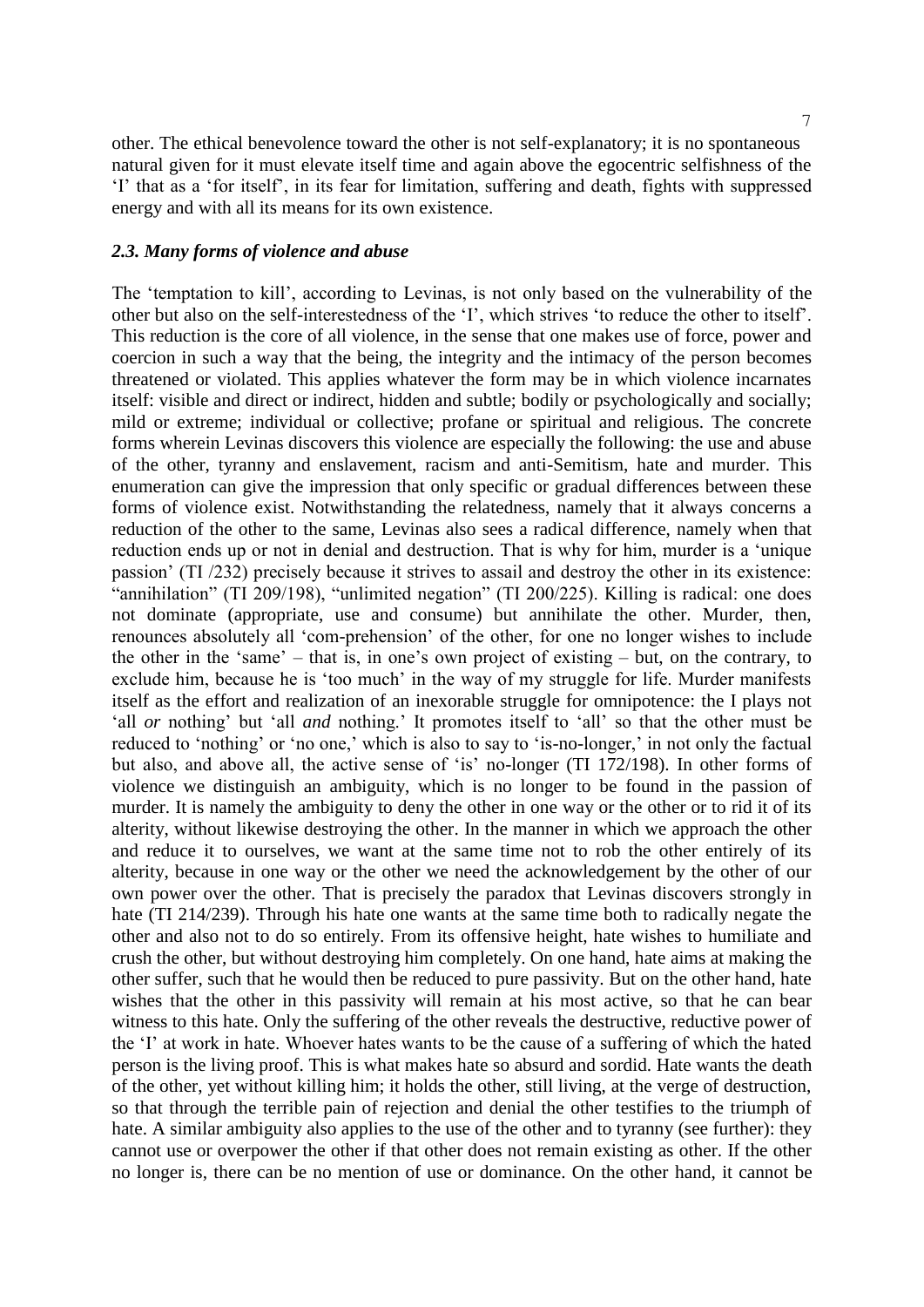denied that in the non-lethal forms of violence lies a tendency that leads to the destruction of the other or to murder. This tendency manifests itself in racism and anti-Semitism. As forms of hate, they endeavour to deny and exclude the other as a 'stranger' in such a way that that other still can bear witness to his exclusion and thus to the power of the racist and Jewhater. Ultimately, they strive for extermination and genocide, just as the *Endlösung* or the socalled 'final solution' of the Jewish problem and other mass exterminations in history demonstrate.

In the framework of our Levinasian interpretation of the educational face-to-face, we reflect on a few 'milder', non-lethal forms of violence. Although they seem a far cry from murder and destruction, this does not mean that they would be 'not serious', meaning to say they would not imply any real violation of the other. Precisely in order to promote the ethical quality of education, they must be taken very seriously. Because they are not so serious as murder and killing, one could be tempted not to make much of a fuss about them and perhaps even in certain circumstances consider them acceptable, although they can cause much damage to the other – minors: children and adolescents.

#### *2.4. Tempted to diagnostic reduction*

Firstly, with Levinas we can point to 'diagnostic reduction', meaning to say to the inclination of the 'I' (educator) to reduce the other (minor) to her or his appearance (cf. supra). Thanks to my spontaneous or methodical and professionally developed observation – 'vision' in the literal sense of the word – I endeavour to focus on or get an image of the other, and to know and to understand him. By means of his face, which expresses itself physically in and through its plastic form, we get a view of the other thanks to his appearance, meaning to say thanks to his physiognomy, glance, facial expression – and, in extension, thanks to his psychological and social body, namely thanks to his character, relational network, social and cultural milieu. On the basis of our attempt-at-being and its egocentric interestedness we are inclined to approach the other in his observable and objectifiable appearance. Thus the other becomes accessible and understandable to us. Thus I come to know how to deal with the other and how to exercise power over him, so that he 'contributes' to my own happiness and self-unfolding. If an educator can make clear to children or adolescents how well he understands them, he can then obfuscate how much his educational action stands in service of the reinforcement of his own positive self-image as a person and as a professional. In the words of Levinas himself: "You turn yourself toward the other as toward an object when you see a nose, eyes, a forehead, a chin, and you can describe them. […] When one observes the colour of the eyes one is not in ethical relationship with the other. The relation with the face can surely be dominated by perception, but what is specifically the face is what cannot be reduced to that" (EI 90/85-86). It is of vital importance for every educator to realise how in the endeavour to gain good knowledge of the other, the child or the adolescent, on the basis of one's own perception, one can inadvertently end up in the risk of diagnostic reduction, and thus in the risk of a real, not always acknowledged form of violence. In this regard, coming to awareness that one is liable to be tempted to diagnostic reduction is already an ethical awareness, namely that such a reduction is not allowed, in other words that one should not 'kill' (which will be discussed further).

## *2.5. Tempted to pedagogical rhetoric*

Another temptation is that of rhetoric, "the art that is supposed to enable us to master language" (HS 203/135), and this art can corrupt conversation in its true nature of 'face-to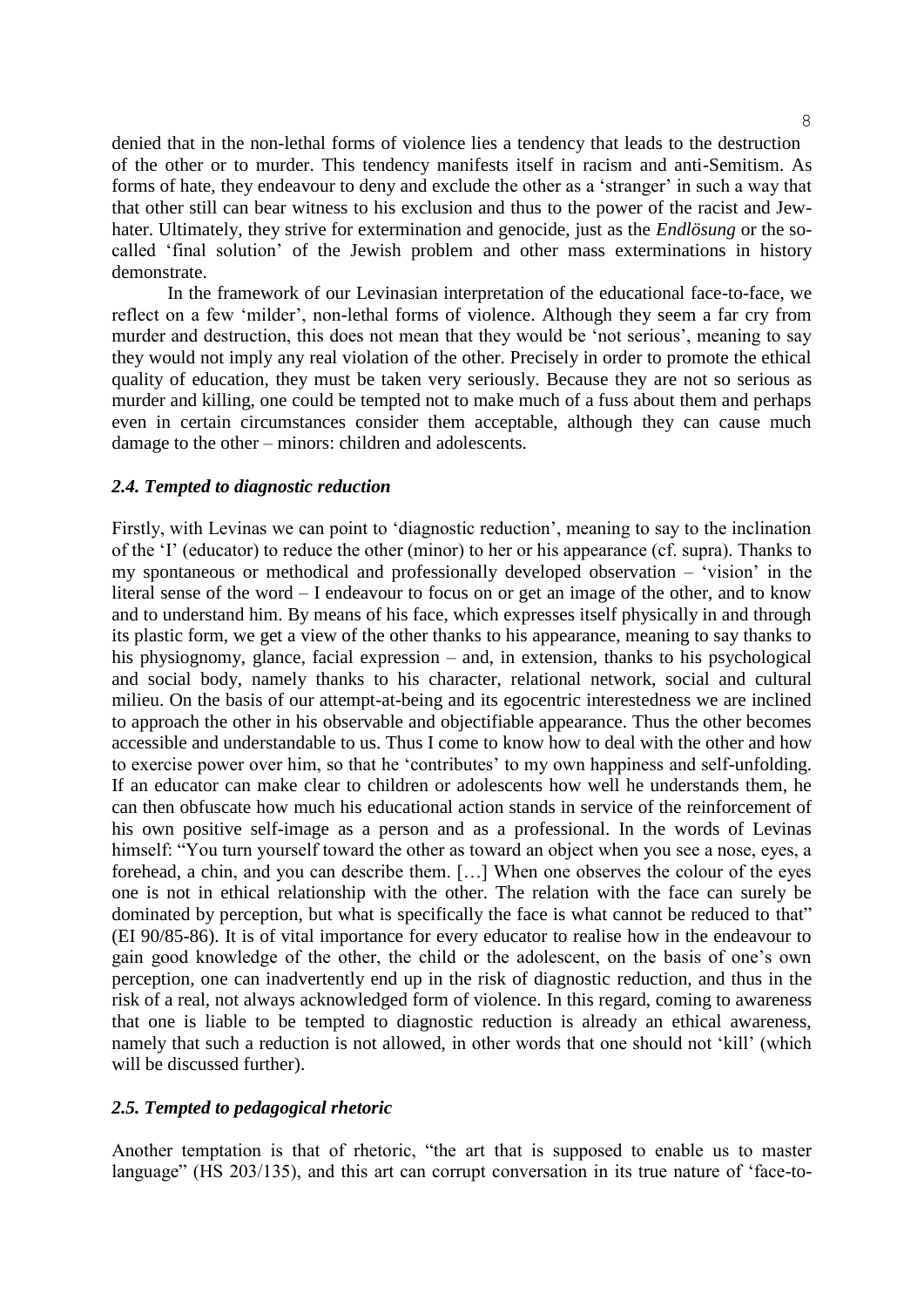face'. Here Levinas follows in particular the view of Plato, who among others in the Phaedrus (273d) states (DVI 24/7-8) that in our conversations we often rely on rhetoric in order to approach the other as "an object or an infant, or a man of the multitude" (TI 42/70). For that, rhetoric makes use of figures of language itself, so that the saying can appear in beauty – as a form of 'appearance': eloquence (HS 207/139). This applies especially to our pedagogical and psychological conversations (TI 42-44/70-72). The risk of using metaphorical rhetoric is that one tries to convince the interlocutor by means of flattering and charming him: rhetoric, thus, as a form of linguistic magic. And as in all rhetoric, one ends up in the temptation to approach the other with a ruse – but that ruse is at the same time embellished in beautiful and elevated language (*'belletterie'*) (DL 356/277), whereby it is not always simple to unmask it as a form of abuse of power, or even of terror. Rhetoric can degenerate into a form of violence, in the sense that it attempts to penetrate into reason via wordplays rich in imagery and hyperbolic figures of speech conveyed with the necessary pathos (AE 23/19), so that the conversation partner begins to think and act differently, no longer in conformity with reason but according to the power of the speaker – and this, according to Plato, turns the speaker into a 'despot'. In rhetoric – the violent and less violent but subtle forms – language is transformed into a form of art, namely the art to 'persuade' the other by means of presenting the content of the argument as beauty with the intention – or the consequence – that it is clad with the semblance of truth. Rhetoric would never be able to seduce so many people if in its reasons and reasoning no hint of plausibility would be present. The deception of rhetoric consists precisely in that one attempts to get the other to one's side by arousing trust, namely the trustworthiness of the partial truth, so that the other is then prepared to take along the beautifully embellished lie in the guise of truth (QLT 138/64). Making use of diplomacy, flattery, subtlety, demagogy and propaganda, pedagogical and psychological rhetoric endeavour to win the other over and corrupt him, meaning to say to seduce the other to become docile and agree with what is presented. Levinas can then also state that rhetoric does not approach the other 'face-to-face' but rather indirectly and obliquely. This does not mean that rhetoric reduces the other to an object. Rhetoric remains a conversation where despite – or by means of – the ruse and tricks of all kinds of figures of speech, one still remains addressing the other. But precisely by addressing the other as other, rhetoric competes for his 'yes', which constitutes exactly rhetoric's ambiguity: a face-to-face wherein violence is done to the other at the same time. Rhetoric is therefore a specific form of violence and injustice, in the sense that one acknowledges the other by means of speaking to him, but at the same time one tries to seduce the other to give himself over to the speaker. Rhetoric is thus not about a form of violence whereby one launches frontally onto the other as an object or inert reality. The eloquent 'I', in this case the educator, launches onto the other, in this case the client, as a free being. Via the use of evocative, metaphorical language and reasoning as such, one attempts to penetrate the freedom of the other so that the other will agree freely with what is presented so beautifully and meaningfully in elevated and even spiritual or religious language. At any rate, rhetoric will go at lengths to give the impression of free consent to the other. Against this background it is understandable that Levinas argues for the use of simple and direct everyday language (HS 207/138), even though he is aware that that language cannot do without rhetoric3, just indeed as no conversation is possible

—<br>—

<sup>3</sup> Levinas points out how we are confronted today with an invasion of a remarkable form of rhetoric in everyday language in the form of a pronounced 'anti-rhetoric' (HS 208/139-140). In our society we notice how a "struggle against eloquence" dominates, clad in a particular linguistic style. We find eloquent discourse suspicious and hence we take recourse in everyday parlance, precisely "to bring down and profane the heights of eloquence and the verbal sacredness it engenders". Stronger still, "everyday speech is found to be not everyday enough, not straight enough. The decency of words, the noble cadence of oratorical speech, the respectability of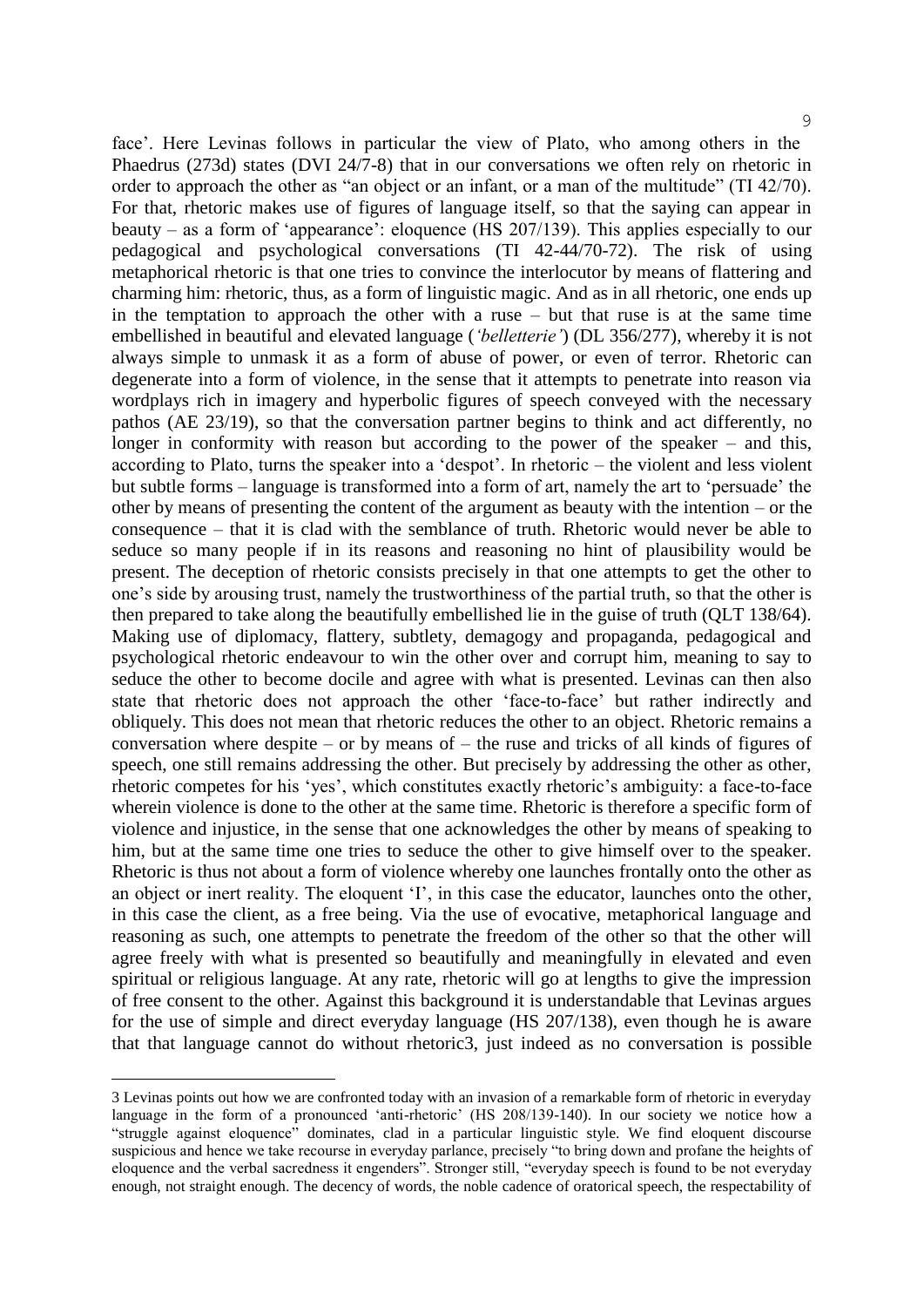without rhetoric (TI 42/70). And if we were to keep silent in order to avoid rhetoric, that silence also becomes a form of rhetoric (AV 44/28). Anyway, by means of the use of simple, everyday language, the encounter itself between me and the other, between educators and minors, can especially remain primary – without being flooded by all sorts of eloquent forms and manners of speaking. One is then no longer concerned about the art of speaking but about the encounter with the other himself, whereby the presence and the word of the other take first place: "In everyday language we approach the other instead of forgetting him in the 'enthusiasm' of eloquence" (HS 211/142).

## *2.6. Tempted to dominance and tyranny*

—<br>—

Another milder form of inter-human violence, which can also creep into the educational relationship, can be called instrumental functionalisation. Concretely, this happens whenever the 'I', as educator, tries to make the other person, the minor, subordinate to the self as 'food,' or to press him into one or another form of service, hence to 'consume' the other, to instrumentalise him and to use him for egocentric purposes. For this, the 'I' can of course apply all the riches and power, which the I has assembled for himself in his struggle for existence. The 'I' can use all possible means – or better, *mis*use them – in order to draw the other to himself as a 'function' or a 'means' of his own self-development.

What is remarkable is how the functional approach to the other is often coupled with forms of the exercise of power and dominance, which in turn come forth out of selfprotection and fear for the power of the other who can equally be a selfish 'I'. In the educational relationship, the exercise of power by the educator remains a permanent temptation especially when one feels threatened. Moreover, the possible misuse of power goes hand in hand with the power position of the educator as a 'professional'. This is no such temptation that educators can put behind themselves once and for all by means of a one-time decision at a certain moment. It can crop up time and again, since educators are not immune and perfect but rather fragile beings so that they can be pushed into the defensive on account of the context and the circumstances. Hence, vigilance and conversion remain necessary in order to accord children or adolescents with the deserved ethical priority: 'after You' (EFP 95/)49.

With Levinas we must also be aware that the striving for dominance, which is intertwined with the instrumental functionalisation of the other, can be tempted towards the 'terror of tyranny'. Following Plato, Levinas labels tyranny as a despotic and unlimited expression of the effort of existing (LC 33/15-17). Tyranny consists in an 'I' trying to subjugate others – but without killing them – in such a way that in one way or the other they give up their freedom to him, in exchange for the satisfaction of their needs (TI 205/229).

books and libraries must be debunked. Bring in the filthy words, interjections, graffiti – make the walls of the city cry out". Ordinary, everyday language is still too decent and clean, and that is why people – not only young people or even children! – take recourse to "a language purposely crude that hopes to achieve straightforwardness in a certain vulgarity". To regain one's lost sincerity, ordinary language is not enough, and has to be enhanced by words and phrases more negative and more destructive than negations. "Hence the development of the whole frightening and nihilistic arsenal of scatology: shouts, curses, obscene poems". But this simply is a new rhetoric: "language directed against eloquence in turn becomes eloquence". The rhetoric degradation of everyday parlance into brutal, impolite and uncivil speech can go so far that, just like classic rhetoric, it becomes too horrible to reflect reality. Stronger still, such an anti-rhetorical language then even becomes more deceitful than ordinary rhetoric, precisely because it is clad in the guise of what is absolutely not beautiful and attractive. Then indeed there is no more 'semblance', as in traditional rhetoric, that can make us distrustful. It all sounds so direct and upright that we no longer realise that it is simply a rhetorical and thus embellished directness and uprightness.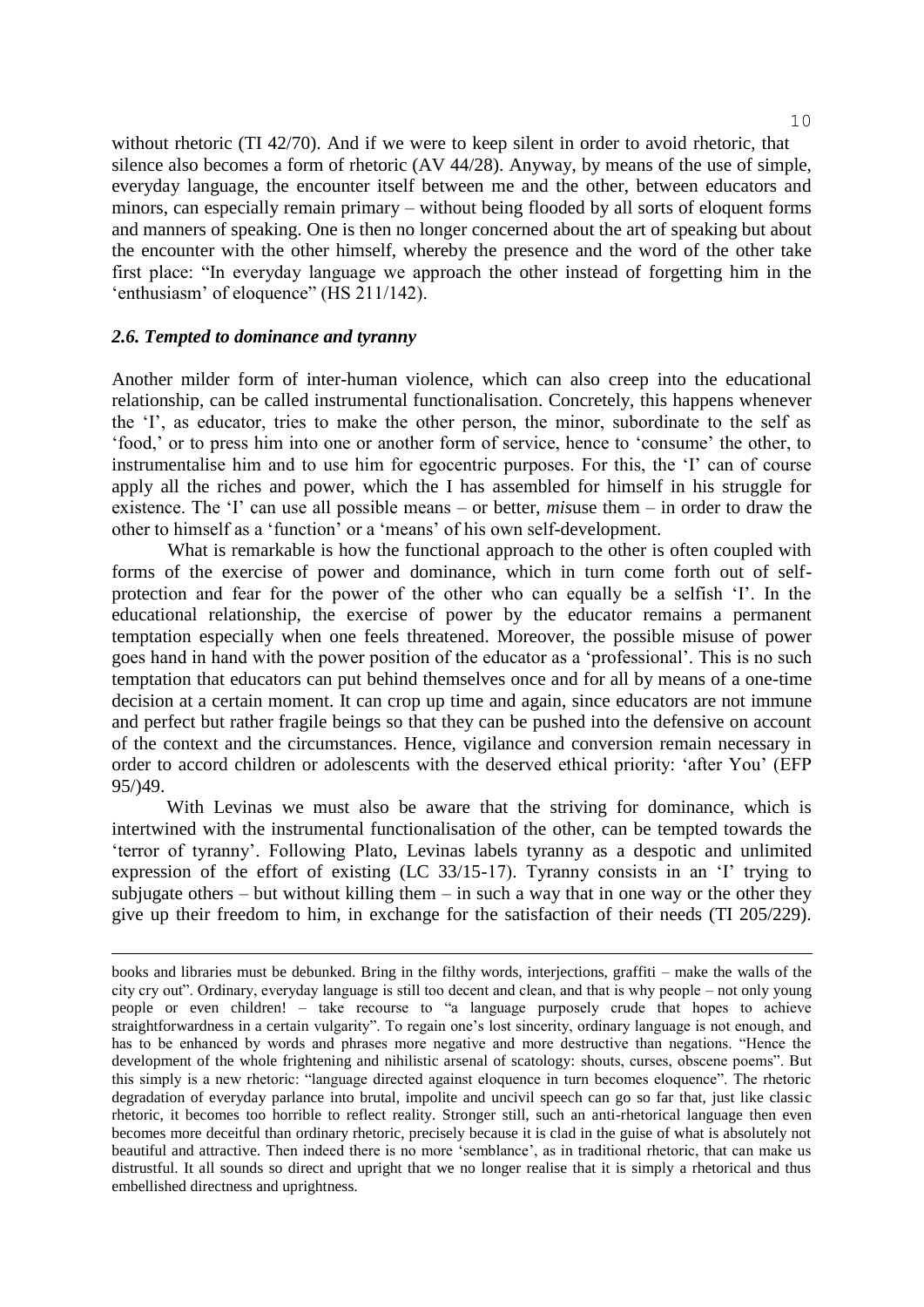This tyrannical penetration into, and seizure of freedom makes of its victims not only 'slaves,' but in its extreme form also 'enslaved spirits.' One no longer has an individual will; one loses his or her freedom to think and act. In its consistent form, this means that even the 'capacity' to obey an order – which implies freedom – is eradicated. An enslaved spirit acts out of 'blind' obedience. Here, 'blind' means literally that the 'servile soul' not only loses the experience of his or her autonomy but also of his or her obedience. There is no longer any 'conscious' obedience, but only an inner, irresistible 'inclination' and 'drive' to accommodate oneself to the powerful (TI 214/237). The inclination to submit becomes second nature, whereby the tyranny exercised no longer appears as terror (DL 199/149).

For an ethically authentic educational relationship it is therefore extremely important that the educator is aware of his or her possible striving for dominance, and of the possible inclination towards the subjugation and subordination of the minor, i.e. the vulnerable other. In his situation of minority and necessity, the other can feel so weak and impotent that he or she would be prepared to become attached to the educator who is 'assisting' him. And the educator can be tempted, in one way or the other, to bind and subjugate the minor to himself or herself, meaning to say to intimidate and manipulate the child or the adolescent as such that the minor surrenders himself emotionally to the educator. Even though it appears at first sight rather far fetched and exaggerated, tyranny is in no way whatsoever impossible in an educational relationship, precisely because the terror exercised can hide behind the pretence of the docile obligingness and unconditional trust of the minor, child or adolescent.

#### *2.7. Real and multi-faceted violence towards children and adolescents*

Let us now attempt to summarise what we have learned about all these forms of 'temptation to violence' with regard to the relationship with children and adolescents. The position with respect to the fascination for violence leads us to recognise that violence in relationships between educators and children or adolescents is a realistic possibility and may not be seen as an rare exception related to perverse, pathological and sadistic people. Precisely on the basis of the nakedness and vulnerability of the child the possibility for violence is real. Violence displays many faces and includes all forms of both direct and more subtle forms of indifference. There are both physical as well as psychological, sexual and relational forms of violence, both amongst individuals as well as in a group. There is a broad spectrum starting from neglect and exclusion, to seduction, intimidation, blackmail and manipulation, subjection, 'addictive' forms of dependence up to real slavery (cf. child soldiers, child trafficking), all forms of bullying, ending up in forms of terror, hate and murder.

With regard to sexual abuse of minors by educators, it should not be forgotten that it is not only about violence, meaning to say about an infringement of the bodily intimity and personal integrity of a child or adolescent. Likewise, it is always about the abuse of power, resulting from the asymmetrical dependence that the educational relationship unavoidably implies. When sexual abuse is committed by a religious and especially by a priest, it is moreover about the abuse of sacralised power, effected by the elevated, as it were 'divinised' position of the abuser. In sexual abuse of power, rhetoric likewise plays a role. After all, the perpetrator legitimises his abuse towards the victim on the basis of misleading 'argumentations' with which he attempts to 'convince' the victim or to persuade the victim to so-called 'assent', or afterwards to force the victim to silence – whereby the victim in its turn is saddled, worse still is 'infested', with guilt feelings, which ends up in the loss of confidence in oneself and in others.

There is also the violence that flows from approaching children and adolescents on the basis of perception and knowledge. When educators see the minor, they try to know the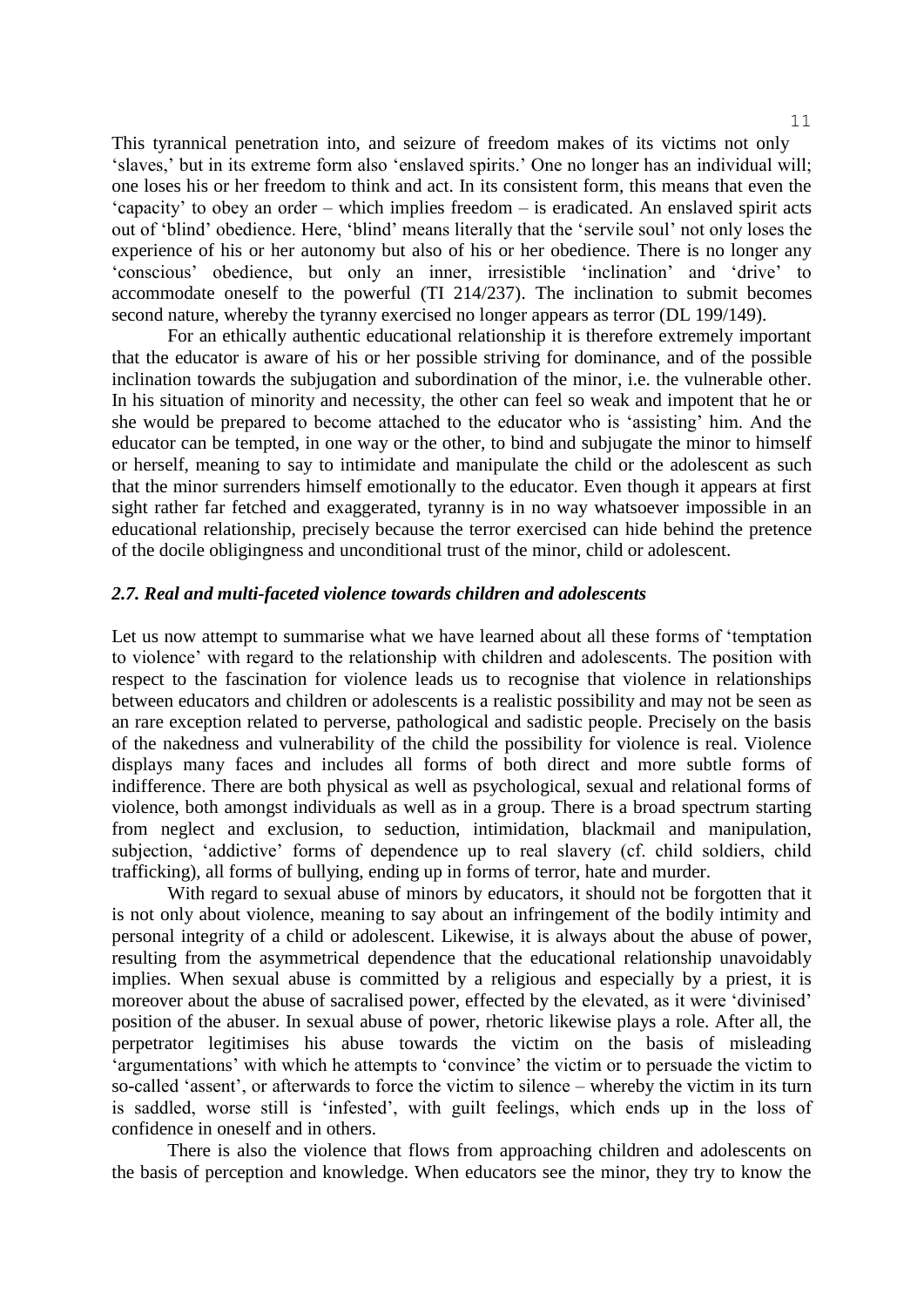child or adolescent through accurate perception and analysis. They try to deduct its personality, character and other characteristics on the basis of its appearance and conduct. It is precisely in the daily perception and exploration of the minor that lays the greatest risk for violence, in the sense that it does not take much to reduce the child to its face and appearance. Or this knowledge is being used to shape the child into their image and likeness. Certainly under the influence of his possible professional formation based on, among others, psychology and sociology, in particular developmental psychology, the inattentive educator easily falls into the trap of labelling children and adolescents. This takes place especially when they behave 'other than normal' or not according to current expected behaviours. Then one is inclined, on the basis of so-called prior scientific diagnostic knowledge, to use certain labels or even syndromes on them. And that leads in its turn to prejudices that almost unnoticeably get fixated into quasi-definitive views and judgements, resulting in the end in certain treatments and remedies, including all sorts of medications, with all the consequences thereof. $4$ 

Those who underestimate the potential violence of educators not only neglect the vulnerability of the child or the adolescent but also encourage violence. That is why an important dimension in the ethical relationship towards minors exists in the awareness that adults, *in casu* educators, can potentially be violent towards them, whereby simultaneously an ethical alertness and non-indifference can come into being. This we will now explain more.

# *2.8. Radical prohibition against violence towards children and adolescents*

The description of all these facets of the 'temptation to violence' was no neutral description, in the sense that they already proceeded inadvertently from an important ethical presupposition, namely the 'prohibition against violence', which has been interpreted time and again by Levinas in the unrelenting prohibition: 'Thou shall not kill' (EN 48/30). With this prohibition begins all responsibility for the other, and thus also of education as a specific form of responsibility by parents and educators for children and adolescents. This does disturb our romantic and naïve image of education, as if it would be based spontaneously, constantly and entirely on benevolence and care. Our analysis, in line with Levinas, of a few modalities of violence has demonstrated unambiguously how even education can be subjected to violence and inauthenticity. The work of education is not automatically nonviolent because it is educational. Just like every human activity it is potentially violent. Educators who are not aware of this run a great risk – greater than the risk of those who are indeed aware – of ending up in one or the other shrouded or direct form of violence against the minors they have to care for. That is why an ethically qualitative education begins with the awareness that violence is possible ànd prohibited.

We would now like to elucidate further what this prohibition signifies, paying special attention to its implications on education. At the moment that I, on the basis of my attempt-atbeing, am tempted by the naked and vulnerable face to reduce the other to myself, meaning to say to its appearance or into a means of my self-unfolding, I realise that that which is possible is actually not allowed. This is precisely the core of the fundamental ethical experience beginning from the face – namely, the prohibition against committing the other solely to its own plastic form and psycho-affective, social and cultural image (LC 44/21-22). In my selfsufficient effort at existing, which on the ground of perception and representation aims to

—<br>—

<sup>&</sup>lt;sup>4</sup> One thinks in this regard of the discussions concerning the overhasty and excessive labelling of very lively behaviour in children as 'ADHD' (Attention Deficit Hyperactivity Disorder), with in its wake the numerous prescriptions and taking of Rilatine.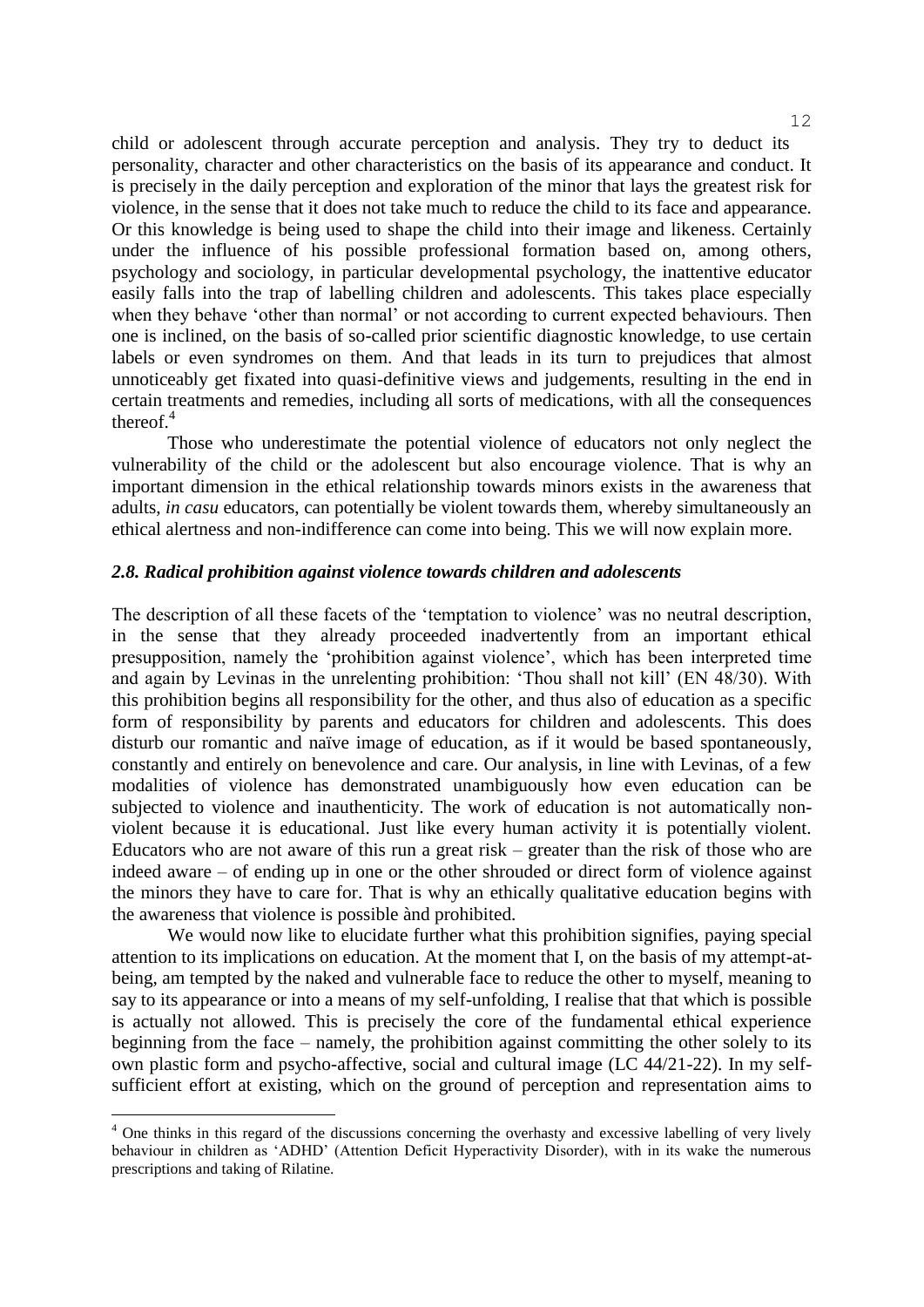13

become the expression and realisation of individual freedom, I am not merely limited from the outside but in my deepest being – in the very principle of my freedom – shocked and called in question (EI 129/120). In the face I discover myself as potentially violent vis-à-vis the other. The face appears as opposition and resistance: it poses itself before me as a radical 'halt' or 'no', as an absolute resistance against all my capabilities. This is not about a physical but rather an ethical resistance: a resistance of that which actually has no resistance. The banal factuality of violence "reveals the quasi-null resistance of the obstacle" (TI 173/198). Even though the face is not capable of resisting the factual violence, it still stubbornly remains speaking – without words or in an almost inaudible whisper – the defenceless word: 'Thou shall not kill' (HS 141/93-94).

From all this appears something very paradoxical, namely that inter-human ethics begins as a shock experience, namely as the possibility *and* the prohibition to do violence to the other in any way whatsoever. This implies that relational ethics does not begin with a positive commandment that determines what I *must* do, but rather with a negative intervention, a prohibition that questions the straightforward-without-beating-about-the-bush movement of the attempt-at-being. It concerns at the same time an external law, which does not simmer up from the dynamism of the 'living being' itself, as we have initially sketched the law of the autonomous 'I' that poses itself as the law. The fundamental ethical sensitivity that is aroused by the external prohibition against violence is a remarkable form of fear, now no longer the fear or concern for oneself, but the fear – by means of being – of being after the blood of the other. Levinas in this regard also speaks of the scruple. Literally, the word 'scruple' means a 'pebble in one's shoe' making it impossible to stand still, and instead moving or inciting one to take another step. A scruple, therefore, is a disquiet that works its way through the soul obstructively. The scruple can likewise be understood as a form of shame and discomfort: I am apprehensive about the other as to its irreducible being-other, whereby it is surrendered to me to seize and to do violence, to violate, to pest, to maltreat, to abuse, to deny or to destroy, in short to 'kill' in one way or the other and to do it injustice (DVI 254/169). We can then label this first ethical movement before the vulnerable other as an "apparently negative movement of restraint" (NLT 96/126). Confronted with the principal assailability *and* vulnerability of the other, I am thereby called to restrain myself and to pull back – in other words, to *not* do something. The ethics towards the other begins as the paradox of 'restraint', curtailment or 'self-contraction' in the unabashedness and energy with which our responsibility in the first person rushes forward, without looking right or left, without seeing the 'corpses' it leaves aside. Or to put it in different terms, the ethical relationship towards the other begins as a hesitation, a shame over oneself, as a movement of withdrawal and self-questioning. I may feel inclined to ask myself questions along the lines of: 'Oh my, what am I doing…? Am I perhaps too obtrusive, too rough, too self-assured and unconcerned? Or am I too concerned with myself and my own image?' The appearance of the other traumatises me so that I begin to feel uncomfortable (AE 66/51). "[The face of the other] calls into question the naïve right of my powers, my glorious spontaneity as a living being. Morality begins when freedom, instead of being justified by itself [being sure of itself in its naïve spontaneity], feels itself to be arbitrary and violent" (TI 56/84). Conscience begins as a bad conscience, namely as "the consciousness of my own injustice – the shame that freedom feels for itself" (TI 58-59/86).

All of this implies that the ethical responsibility for minors has to begin with the respect for the commandment: 'You shall not kill'. No form of violence towards children or adolescents is acceptable, whether in the context of family, education or social life. The demand for strict non-violence is the primary ethical task of all educators. It is such a fundamental ethical duty, that it precedes all other ethical approaches to children and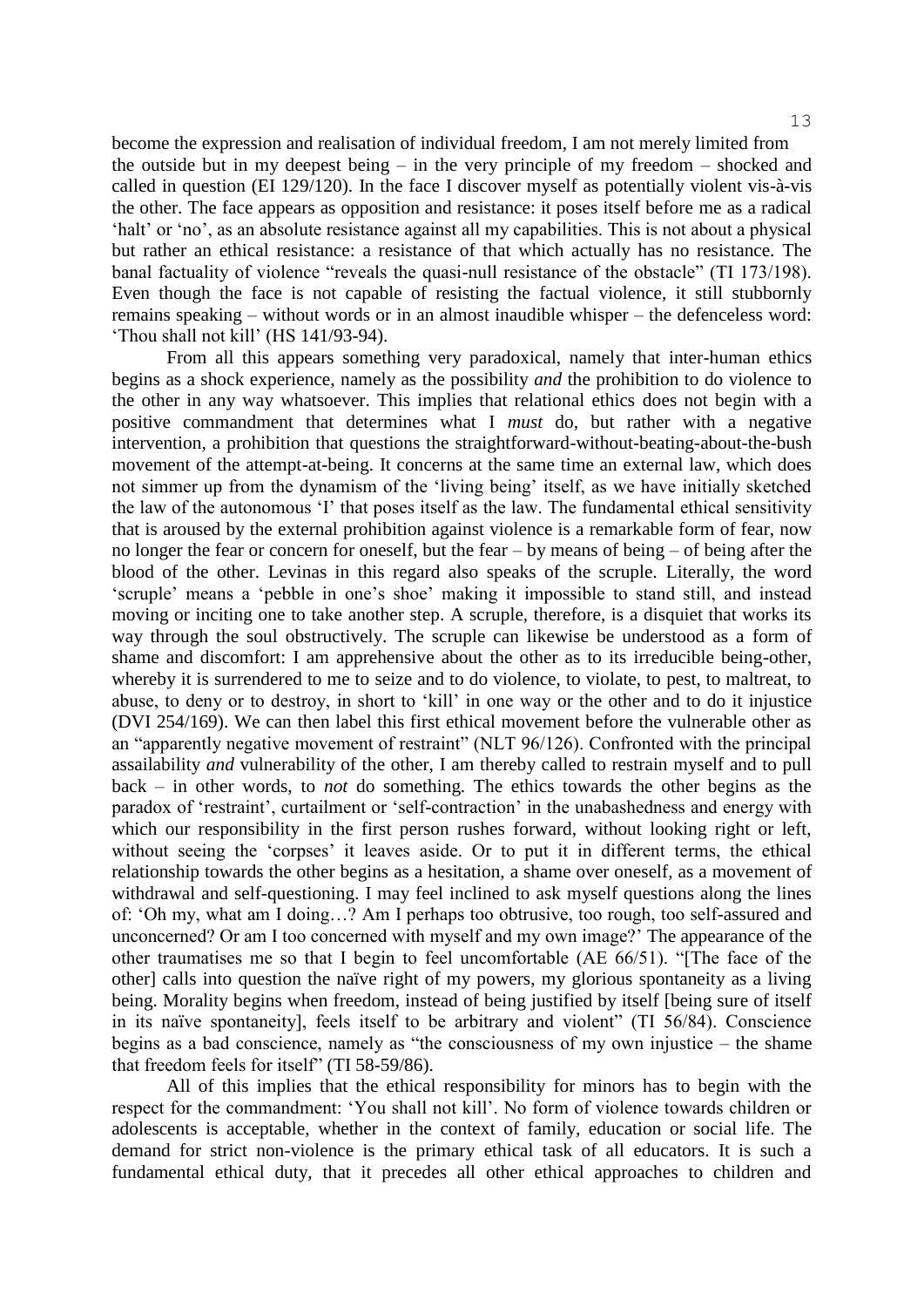adolescents. Its fundamental character is simultaneously utterly paradoxical. By not killing or by not using any form of violence one has in effect not yet done anything. Through obedience to the commandment not to kill the preconditions are created in which things still need to be done.

The commandment – the ethical must – that emanates from the face of the minor has to be rightly understood. That is why a distinction must be made between an 'irrefutable' and 'irresistible' 'must' (shalt not). The responsibility for children and adolescents that appeals to the educators directly and irrefutably from the 'face' of minors can be resisted well. We can simply ignore the appeal of the epiphany of minors. Besides, an irresistible must would not be an ethical must, but a necessity or unavoidability, a having no other choice. We can indeed choose to ignore the 'must not do' of violence towards children and adolescents. That is precisely our ethical freedom. Confronted with the irrefutable appeal that goes out from the vulnerable other, or children or adolescents, we can pretend not to hear or notice the appeal – as indeed we can ignore ány ethical appeal. The appeal can pushed away or suffocated amongst other appellations or responsibilities. It can even be flooded by the passion of selfpreservation. This does not change anything with respect to the irrefutable character of the appeal that imposes itself unequivocal to educators. We can escape by turning our gaze away from the child or the adolescent or pretending that we did not notice the appeal of its epiphany, but the fact that we do so already indicates that we must have 'heard' the appeal. This shows that an urgent 'must' flows from the defencelessness of the vulnerable other, or, rather, a categorical prohibition: the prohibition to commit violence towards children or adolescents in any way. The fact in itself that we have in our societies the prohibition 'You shall not commit violence towards children and adolescents', as expression of 'Thou shall not kill', indicates not only the unacceptability of this violence, but also the fact that violence towards minors is not that strange or exceptional. There would not be an ethical prohibition as expression of practical ethical wisdom if there had been no violence towards people in general, and against children and adolescents in particular. Human civilisation exists precisely in recognising the potential of factual violence towards minors (and all vulnerable others) so that something can be done about it, through education, for example, but also sanctioning, where the prohibition of violence is not respected.

By means of the prohibition and the ethical scruple or restraint awakened in me, the radical ethical asymmetry or 'non-reciprocity' between me, namely the educator, and the other, namely the child or the adolescent, becomes visible. In contrast to Buber's idea of the reciprocity between 'I' and 'Thou', Levinas speaks about "the 'curvature' of the intersubjective space" (TI 267/291). Through the prohibition the 'I' and the other - the child or the adolescent - are not only radically separated from each other, they are also different and irreducible. And, note well, this irreducibility does not depend on their respectively distinct characteristics or on their coincidentally unequal psychological dispositions and moods during the encounter (TI 190/215). It lies in the 'I-other-conjunction' itself: through its demanding, prohibiting character the face of the vulnerable minor stands above me as an *authority* that comes upon me from its ethical 'height' making demands and claims. We can label this as the 'sacred' and 'divine' character of the face of the educandus. As such the minor as other then is not my equal, but my *superior*: not only my master who educates me and reveals something new radically, as we have seen above, but also my 'lord' who as a 'You' commands me unconditionally from its eminently ethical height (TI 74-75/100-101). That is precisely the paradox of the epiphany of the face of the child and the adolescent: as the factual inferior, the minor as radical other is ethically my superior. In this way it refers to the sublime awe and majesty of God. Thus the mastership of the child as other sketched above, is reinforced, or, rather, ethically qualified. The expression of ethical courtesy "After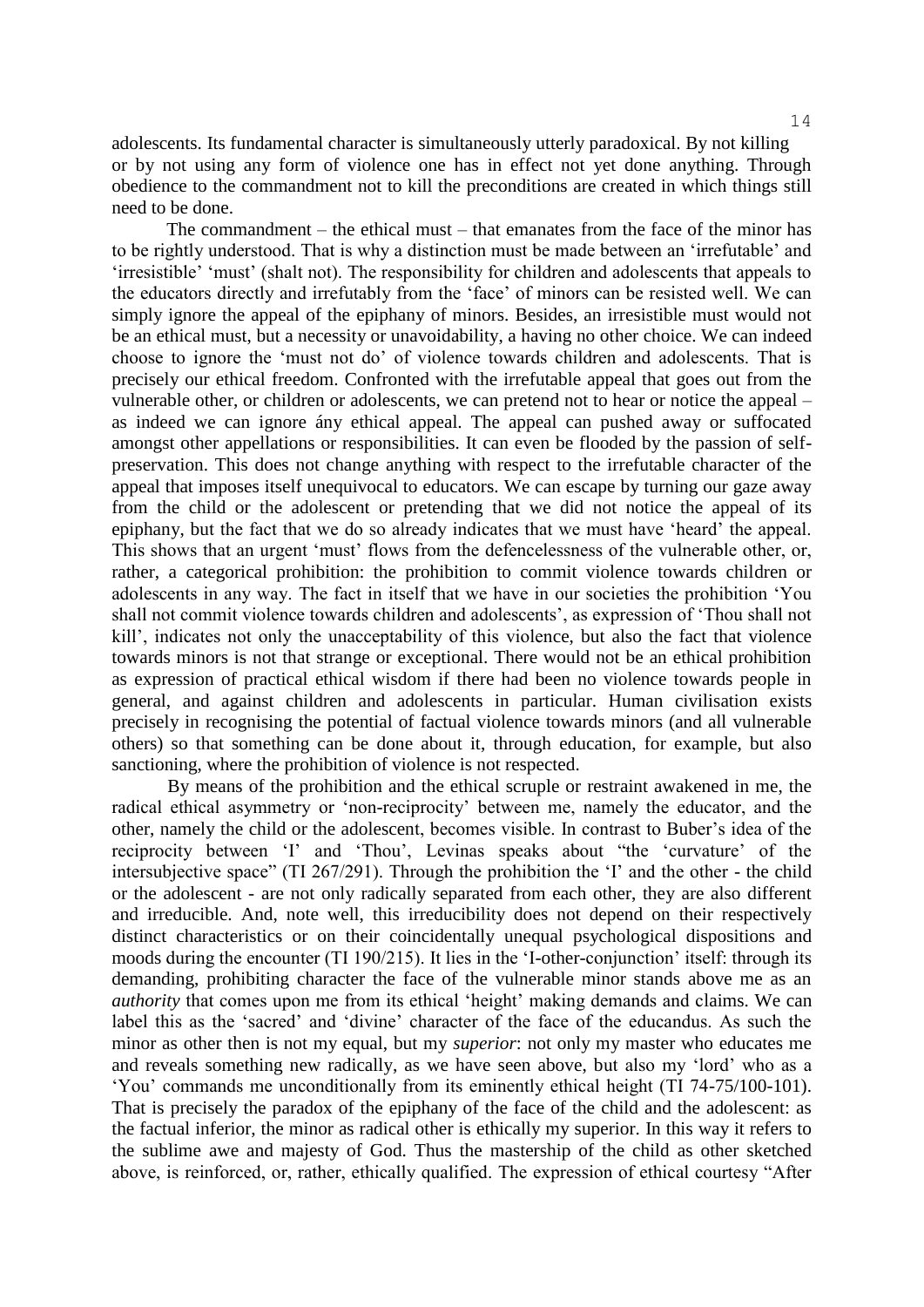You" also recognises and affirms the ethical superiority of the vulnerable other, child or adolescent (EFP 105/47).

#### **3. The ethical dynamics of the educational face-to-face as bidimensional responsibility**

Only through obedience to the prohibition against violence is space created for a positive filling in of a respectful responsibility that allows children and adolescents to unfold and raise their voice: the voice of the irreducible, 'holy' other. But with this, not everything has been said about the responsibility of the one, the educator, for the other, the minor. In his second major work, *Otherwise than Being* (1974), Levinas radicalises the idea of responsibility by describing it as "responsibility for the responsibility of the other" (AE 150/117). We can distinguish two aspects therein, on the one hand, the care for the responsibility of others for themselves, and on the other hand, the care for the responsibility of the other for others.

#### *3.1. Responsibility for the being and the unfolding of children and adolescents*

The first aspect dovetails with the incarnational dimension of the heteronomous responsibility for the other, *in* casu the minor, the 'educandus'.

A fully qualified educational responsibility is more than not killing or not making use of any violence, it also the attitude of acknowledgement and respect for the being-other of the minor. And it does not stop at this. It unfolds itself even further. It must be *more* than the 'appreciative respect'. It must develop into a responsibility 'in deeds and actions', meaning to say into a responsibility that expresses itself in concrete deeds of care that are directed towards the well-being of the other, namely the child or the adolescent. Responsibility is thus neither the sentimentalism nor the naïve romanticism of being moved by the tender, delicate minor. Its affectiveness must turn into effectiveness, its dedication to the other into 'works' of care for the other (HAH 40-44/25-29). Without incarnation the responsibility for the other is hollow and empty. Stronger still, it is a lie and denial of oneself. How can one be concerned for the other if one poses no concrete deeds as the expression of this concern? Or to put it in terms of a biblical image: it is not enough to love the other with all our heart, our mind and will, we must also roll up our sleeves and get our hands dirty. Or to put it in a rabbinical way: it is not enough to love the other with our heart and soul, when we do not also love the other with our money, and even more so, with our hospitality. It is so that when you let the naked into your house he makes the floor mat dirty. In short, our yes-word must become flesh – in and through our body – and that in economic-earthly, appropriate forms (AS 81).

If we apply this to the responsibility for children and adolescents, we discover how this altro-centric responsibility implies a remarkable paradox. Being responsible for the other implies a transcendence of the attempt-at-being of the 'I', the educator. But this transcendence directs the educator at the same time to the attempt-at-being of the other, the child or the adolescent. The responsibility for the other only becomes real when it directs itself itself not only to the person of the other but also to the 'being' or 'well-being' in the literal sense of the other, namely the minor. As a bodily other, the minor is in the first place a needy and finite, and thus vulnerable, being. For their survival and good life they need parents and educators, and still many others. To have to live in poverty and destitution is also a form of violence, or rather an unacceptable form of bodily, relational and social violence. "The other's hunger – be it of the flesh, or of bread – is sacred. There is no bad materialism other than our own" (DL 12/XIV). It would be a form of false spirituality if in the responsibility for the other, namely for the child and the adolescent, one would not take care of the other's nourishment and clothing, protection against heat and cold, disease and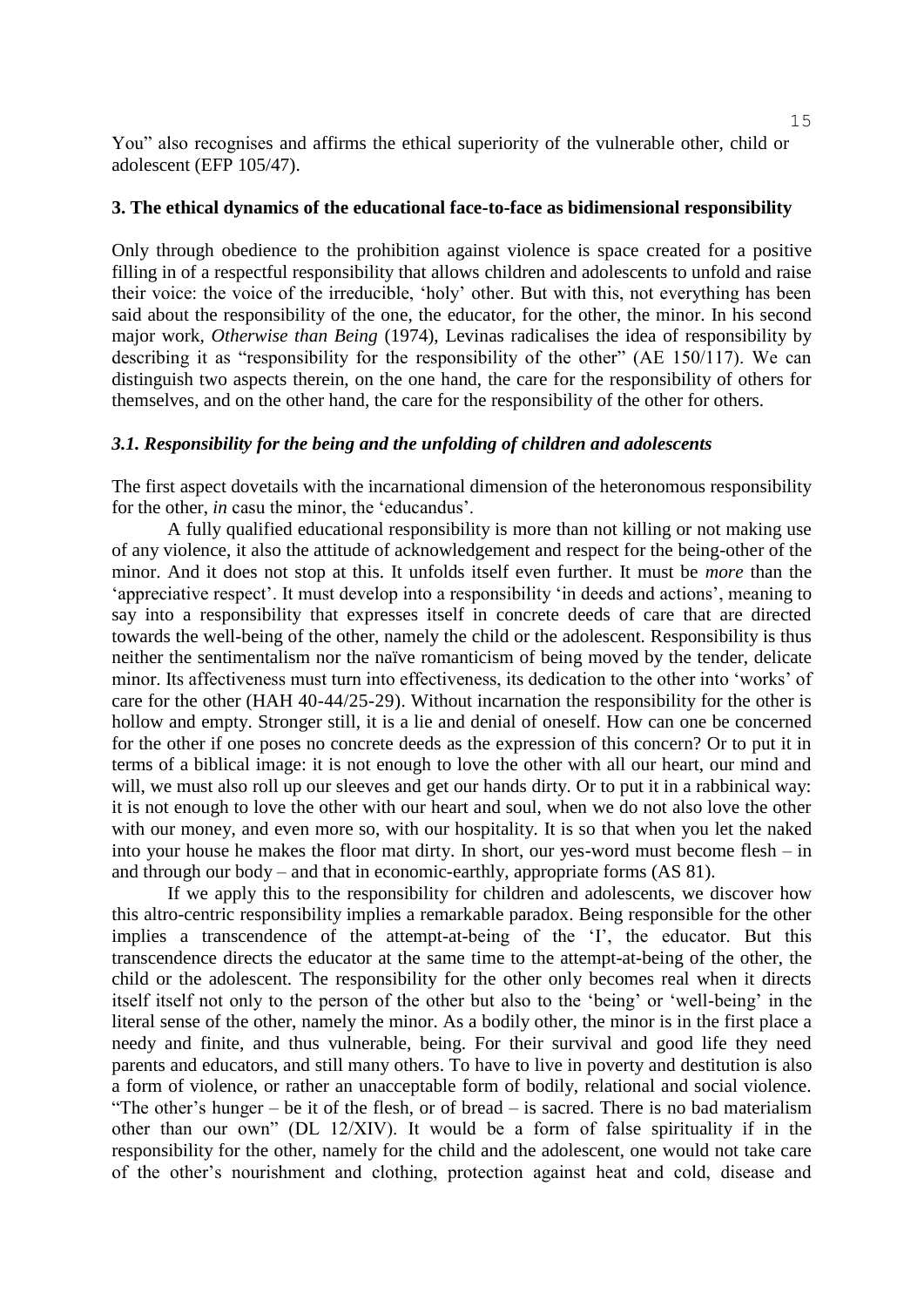accidents, "as if the entire spirituality on earth did not reside in the act of nourishing" (DL 12/XIV). Caring for the bodily and material needs of children and adolescents is to liberate them from an essential form of violence – a liberation that is likewise the condition for other liberations, such as education and training.

There is, however, more than this materialism of the responsible care for children and adolescents. We have to be answerable not only for their bodily being and well-being, but also for their attempt-at-being into an independent and free existence. Initially, certainly when it concerns children, minors only avail of a potential freedom which they are able to unfold thanks to the responsibility of the others around them, in particular their educators (and primarily their parents). In that sense, the promotion of the young individual into an independent and active person does not contradict the heteronomous responsibility of educators. Both are mutually related. The responsibility of educators insures that the 'mastership', of which we spoke above in our description of the radical alterity of the minor, receives its true ethical stance. By their responsibility for the minor, they make the ethical mastership of the minor effectively possible. The responsibility for children and adolescents also includes the care for their becoming independent, articulate and mature. Even more so, without the asymmetrical responsible care of the educators minors cannot even begin to grow into active agents. The heteronomous responsibility for the minor as the radical and vulnerable other is the condition for the development of the minor from potential to active agent. According to Levinas this is precisely the paradox of the heteronomous responsibility for children and adolescents: it is a strongly concrete responsibility, in the sense that it is geared towards the being and self-development of the other. To take heteronomous responsibility for children and adolescents concretely means to create space and possibilities for the growth of the minors to independence and responsibility for themselves. This means anything but a negative or suspicious approach to children and adolescents in their attempts to take their own responsibility. If the child or adolescent is not an object, but an other, a subject, than we have to treat them as full human persons. When necessary, we will give some critical remarks, so that they can adjust active responsibility and develop it better.

Furthermore, the heteronomous responsibility for the minor also means that educators should pay attention to the many hurts that alienate children or adolescents from themselves so that, through caring closeness, they can heal sufficiently from these wounds. This likewise has to do with our natural human condition of finitude and neediness, in particular of minors. As a being of deficit, and thus marked by fear and trembling, it is very much possible that a person does not succeed in establishing and unfolding itself, in giving shape to its freedom. Both on the basis of their natural defectiveness as ell as all sorts of (familial, psychological, social, cultural) circumstances, children and adolescents can fall into the hands of certain forms of dependence, both on the somatic as well as on the mental, relational and social levels. It is not seldom that especially affectively and socially vulnerable minors end up in a situation of alienation whereby their dynamics of freedom itself is affected so much so that they can take up the constructive and creative care for their own existence only with difficulty or entirely not at all anymore.

We can also call this the primary fundamental principle of every education: educators should provide children and adolescents not only with their needs but at the same time and especially approach them in such a way that they are enabled to become as much as possible a free, if not a wholly free, person. Education is likewise a form of liberation for freedom: making the not-yet-free minor free, or entrusting back the possibly alienated minor to itself once again as a centre of thought and action. This is the paradox of every education: bearing responsibility for the unfolding of the self of the other; creating the conditions that children and adolescents act freely, finding within themselves and in their environments the strengths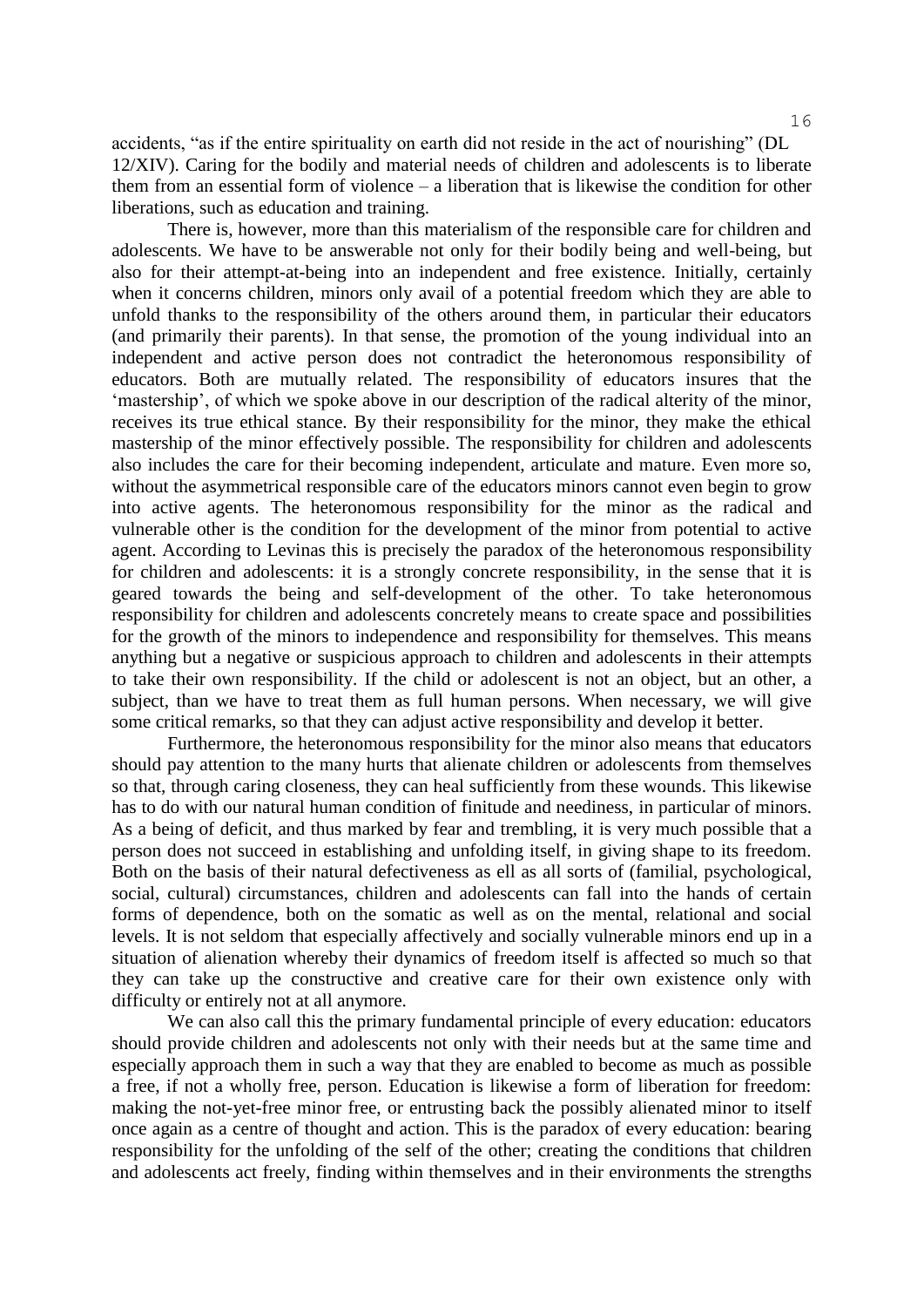and possibilities to be able to be responsible for themselves. We can call all of this the emancipatory aspect of each and every educational responsibility of adults for children and adolescents, whereby the problem of paternalism and moralising can be avoided at the same time. Education likewise implies a bit of 'healing' and 'redeeming'. And note well: to redeem is not only a typically religious (Christian) concept but just as much a generally human category that concerns the recovery of the dynamics of freedom, which in one way or the other has not yet been tapped or is already affected. Literally, education is 'e-ducare': to lead away from something. Namely it is to carry away from all sorts of enchainment and depersonalisation which are expressed in habits, relationships, structures or other kinds of 'demons' with old and new names that 'take hold' of or 'possess' people and thus stand in the way of every independent self-determination. To be liberated means that freedom is proffered back to oneself as an internal potency and resilience. Redemption is the freedom to heal towards freedom. In this regard, the many forms of therapeutic and pedagogical guidance of individual children and adolescents (and possibly of their families) are an expression of the heteronomous responsibility of educators and of the society for minors, who as concrete others are marked in their being by all sorts of limitations, obstructions and injuries.

In this regard, educators are responsible for the growth in responsibility of children and adolescents for themselves. With Levinas we can, here, even go further and speak of a responsibility of substitution. During the crooked paths and decisive moments of growth, and from within their own task of responsibility, educators take the lack of responsibility of the minors unto themselves. In this way, too, they recognise and promote the uniqueness of the child or the adolescent. Thanks to the substitutional responsibility of their educators children and adolescents are stimulated and assisted to develop a mature – or better a mature enough – freedom, namely into a qualitative responsibility for their own life as project of meaning. This implies as well an education towards maturity so that children and adolescents are enabled to speak and act in and of themselves and their own internal sources of strength. Thanks to the alert responsibility of adults, in particular that of parents and educators, minors are led to make the transition from 'Fremdbestimmung' (determination from the stranger) towards 'Selbstbestimmung' (determination from oneself). In that way, children and adolescents learn along the way to stand up for themselves, even when this goes against the interference of adults who, for instance, stigmatise them by means of all sorts of diagnoses with a label or a pathology (cf. supra on 'diagnostic reduction'). Education towards maturity is also to be stimulated and to be supported to learn and to dare say 'no': no to all kinds of infringements on bodily, emotional and spiritual intimacy and integrity. To say no even when this infringement does not take place directly and brutally, but indirectly and more subtly, through one or the other form of temptation, trickery, 'propaganda' or 'convincing arguments' and so-called 'progressive – educational, sexual, social - ideologies' (cf. supra on rhetoric) among others, whereby one is led 'in spite of oneself' to accept the insults and violations of one's independence and personal intimacy and afterwards even feel guilty about it all. This pedagogical care for the maturity of the minor, however, should not allow that children or adolescents become saddled primarily and fully with the responsibility for the 'no', which would bring about an impermissible culpabilisation. The first ones responsible for the 'no' against violence are the adults, in this case the educators: their educational care is based essentially on the prohibition against using any form of violence on minors. They are likewise the first to be held accountable in situations of use of violence on children and adolescents.

#### *3.2. Responsible for the responsibility of minors for others*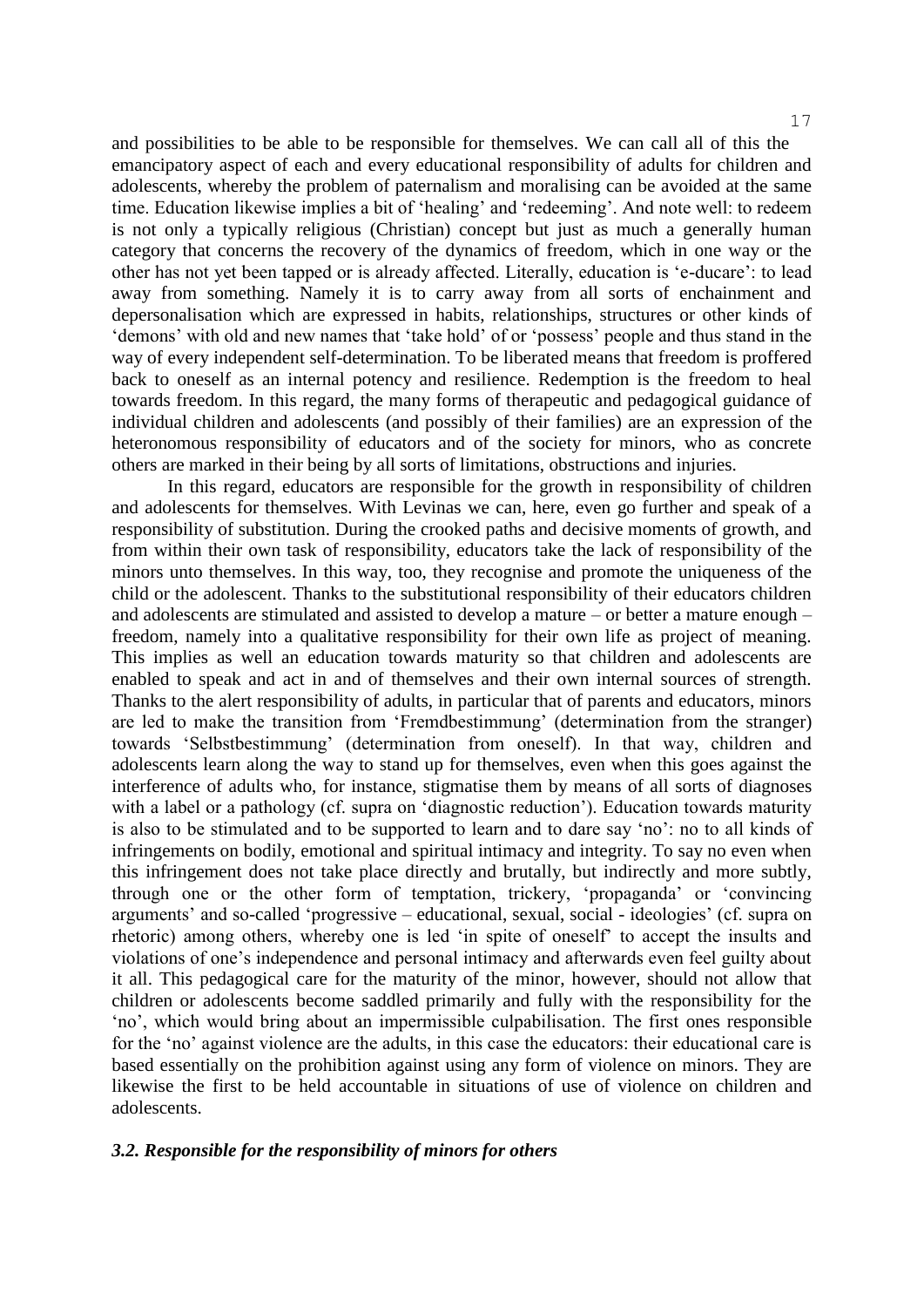We now like to go a step further, perhaps a step further than Levinas himself takes in his philosophical view on responsibility, even though he remains our inspiration for this new step. We namely would like to broaden the asymmetrical responsibility of the educator for the minor and also regard it from the perspective of the responsibility of the minor for others. We call it a chiastic responsibility, in the sense that it concerns two forms of responsibility that intersect each other, without becoming reversible as will be explained below. The responsibility of educators for children and adolescents is only integral if it grows forth into a responsibility for the responsibility of those minors not only for themselves (cf. supra) but also and in particular for others. Levinas affirms explicitly that education consists in this: "to elevate the *care-for-self* of living beings to the *care-for-other* in man" (HN 9/1). In other words, if we only apply the idea of responsibility for the other to the educators, our analysis falls short and gives rise to a one-sidedness with dangerous consequences.

It is indeed not impossible that the engagement of educators for their minors ends up in an egocentric and utilitarian result in the minors. The caring responsibility for the other, the child or the adolescent, can be very altro-centric and unselfish, but this can unintentionally entail as well that one leads the child or the adolescent – the goal of our responsibility – to a conventionally smug, self-sufficient life wherein what is only or mainly important is the care for oneself. To put this paradoxically, the altruism of the one can lead directly to a promotion of the egotism of the other. Not only the 'I' but also the other, as 'alter ego', can be selfish, indifferent, dominant, manipulative, violent… We know from experience and all kinds of so-called 'reports' how children and adolescents can also display aggressive behaviour, how they can bully both fellow minors as well as educators – even though we must always strive to gauge the 'reasons' or the 'instigations' of this brutal behaviour. Precisely for that reason, the emancipatory promotion of the other to free selfdetermination and creative self-expression, as sketched above, should never have the final word. An ethically qualified education must go farther. Not only must it be the expression of self-transcendence in the educator, but also in the minor, the 'educandus'. Through the epiphany of the other, who comes in their vulnerable existence, educators are made responsible for the responsibility of others, the minors, not only for themselves but also for others. In other words, the educator is faced with the challenge to take up his or her responsibility for children and adolescents in such a way that they are helped and stimulated to acknowledge and progressively take up in turn their heteronomous responsibility for others. If this does not happen, education ends up contradicting itself, destroying even its own dynamism and meaning: in an extreme ethical attention for the minor as radical other, that other is then only led to pose itself centrally at the cost of others.

Concretely speaking, this implies for every form of education that, if necessary, one also confronts children and adolescents with a number of rules. Of these, the boundary rule 'Thou shall not kill' is the most fundamental. As mentioned above this ethical norm synthesises the multi-dimensional prohibition against violence, consumption, humiliation, indifference, exclusion, denial, nagging, abuse of confidence or of the weakness of others… 'Thou shall not kill' is the minimal but strictly necessary condition for humane life in family, school and every form of relational and social life, and for the creative development of the responsibility for the other, to which the minor must precisely be educated. All educators have the ethical mission to initiate and to introduce children and adolescents into the major importance of this prohibition, and also into the absolute respect for it. Firstly, towards themselves: namely that their own bodily intimacy and personal integrity is a sacred boundary that should not be violated by anyone (cf. supra). Then, towards others: namely that they should respect the boundary of the bodily intimacy and personal integrity of others, for instance of other children or adolescents. All that was said above about the prohibition to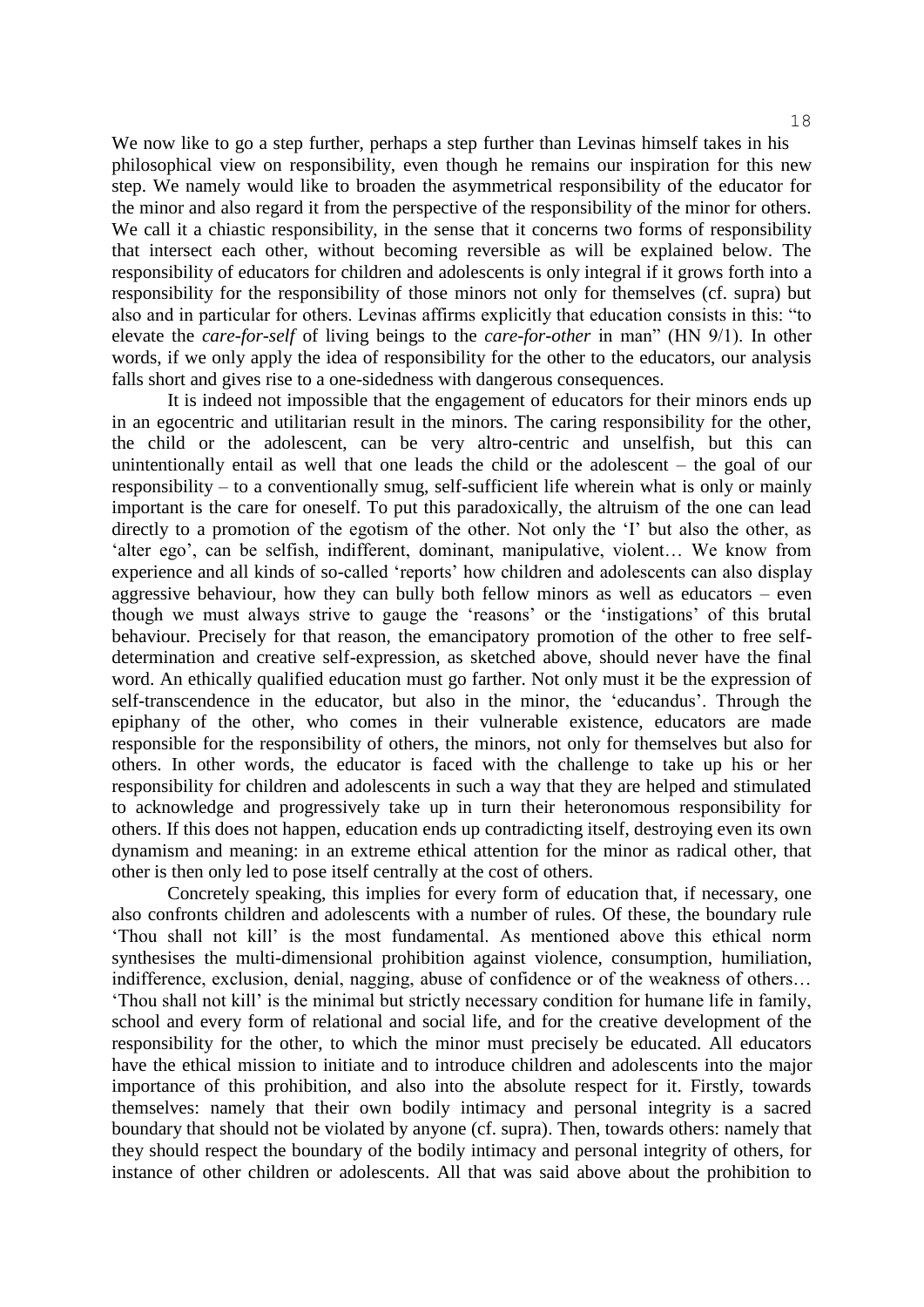violence can be applied without hesitation to children and adolescents as far as they are developing into active agents. To put in the words of Levinas: "The *vital* life, the natural life, perhaps begins in a naiveté and in repugnancies agreeing with ethics; it ends in compliance with loveless debauchery and looting erected into a social condition, into exploitation. *Human* life begins where this vitality, innocent in appearance, but virtually destructive, is mastered by interdictions. Does not authentic civilization, whatever be the biological echoes or the political defects it brings to pass, consist in holding back the breath of naive life and thus awakening 'for posterity and to the end of all generations'?" (NLT 25-26/61-62). Children and adolescents must be guided progressively in order to transcend their natural, vitalistic existence towards the other and for the sake of the other: "a limitation through which life awakens from its somnambulant spontaneity, sobers up from its nature, and interrupts its centripetal movement, to open itself to the otherness of the other" (NLT 23/60). When this is neither the goal nor the result of education, then educators fail in their task. Education even ends up then in an anti-education, in spite of all the possible means and forms whereby minors are made capable of leading a happy and prosperous life as active agent. Then children or adolescents have not yet grown beyond the level of their natural urge-to-be and urge-to-live into the level of humane civilisation. In short, a humane, ethically qualified education consists in this that educators appeal to the responsibility of the minor, not only for the cooperation in the unfolding and possible healing of its own freedom and attempt-atbeing, but also, and especially, in order to take upon itself, and progressively substantiate, the responsibility for others than itself.

At this the question arises whether this growth in responsibility of minors for others likewise involves their educators, and not only their contemporaries. In other words, are children and adolescents also responsible for the adults who surround them, care for them and educate them? It is not that obvious to give this question a direct and full yes, in the awareness that a strict equalisation of the responsibilities of educators and minors is out of the question. Such an equating would simply imply an unjust overburdening that does not take into consideration the asymmetry between adults and minors. Such proportional responsibility does not allow children and adolescents to be really minors and to live an unburdened childhood or youth, with all its pernicious consequences for their psychoaffective development. Minors cannot and should never be burdened with the same 'full' and 'weighty' responsibilities to which educators and adults are indeed called. However, this should not end up in the other extreme namely in the implicit or explicit presupposition that children bear no responsibility whatsoever for adults, i.e. those who care for them and educate them. Indeed, this is about a responsibility in their own 'stature' as minor, child or adolescent, and thus about a gradual responsibility: a responsibility that remains asymmetric towards the responsibility of educators. That is why the (limited but real) responsibility of minors for adults cannot in any way whatsoever replace the responsibility of educators. The responsibility of minors cannot be assumed as precondition for the educators to take responsibility for these minors. This does not mean that one should be afraid to give, quite early on, some real opportunities to children and adolescents – each according to one's own development and capabilities – to take small, but nevertheless real, responsibility for others and for the pedagogical climate or milieu. Granting children and adolescents gradually this responsibility prevents from having them only count as the object of care and responsibility. By allowing them to share in the pedagogical responsibility they are confirmed and promoted into subjects of responsibility. Positively this responsibility gives children and adolescents the opportunity to give – or to give back – something to their educators, and not only to receive from them, which implies an important form of respect and ethical emancipation.

To conclude our considerations on the altro-centric responsibility of minors, we